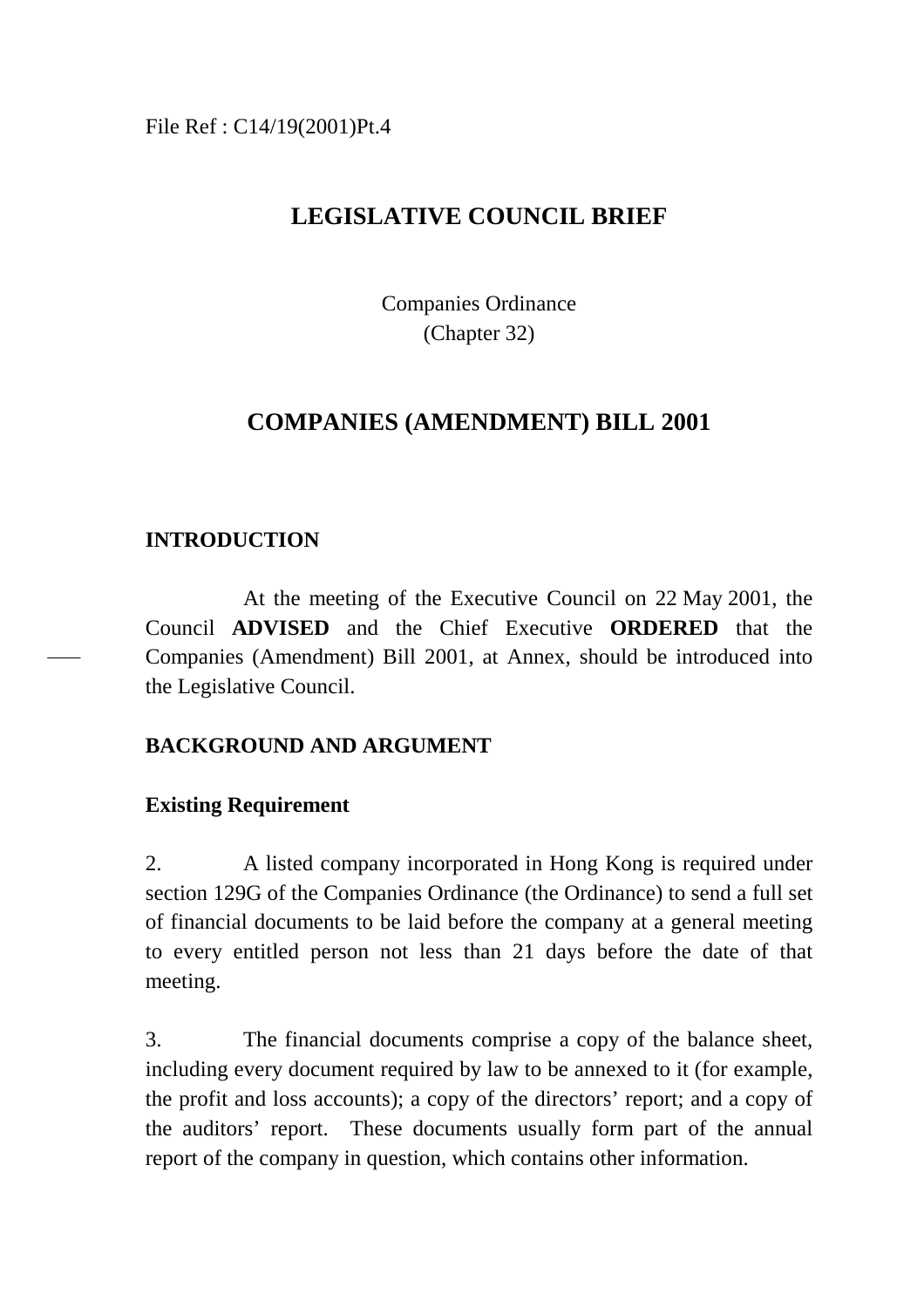### **Room for Improvement**

4. Whilst the information in the financial documents is of interest to sophisticated investors, the complexity of the information may discourage retail investors from reading the financial documents. The full set of documents can be more than 50 pages long, while the annual report containing such documents can run into more than 100 pages. The printing of such bulky annual reports has significant paper consumption and is not environmentally friendly.

5. To facilitate the entitled persons to better comprehend the operations of a listed company, we consider that there is merit in allowing such a company to send a summary financial report in place of the full set of documents to its entitled persons for the purposes of its general meeting. Such a summary financial report contains the basic information which is pertinent to entitled persons without going into every detail. An entitled person will continue to have the right to choose to receive the full set of documents if he so desires. This proposal is in line with practices in other jurisdictions including the United Kingdom, Australia and Singapore. In the United Kingdom, about 95% of the shareholders of listed companies with a large shareholder base elected to receive summary financial reports instead of the full set of documents.

### **Main Features of Legislative Proposal**

### **(A) Sending of Summary Financial Reports**

6. Under the present proposal, a listed company is not allowed to send to an entitled person a summary financial report in place of the full set of financial documents for the purposes of a general meeting of the company if –

- (a) the memorandum and articles of association of the company does not permit the company to do that;
- (b) the entitled person is a holder of debentures of the company and the instrument that constitutes or governs the debentures does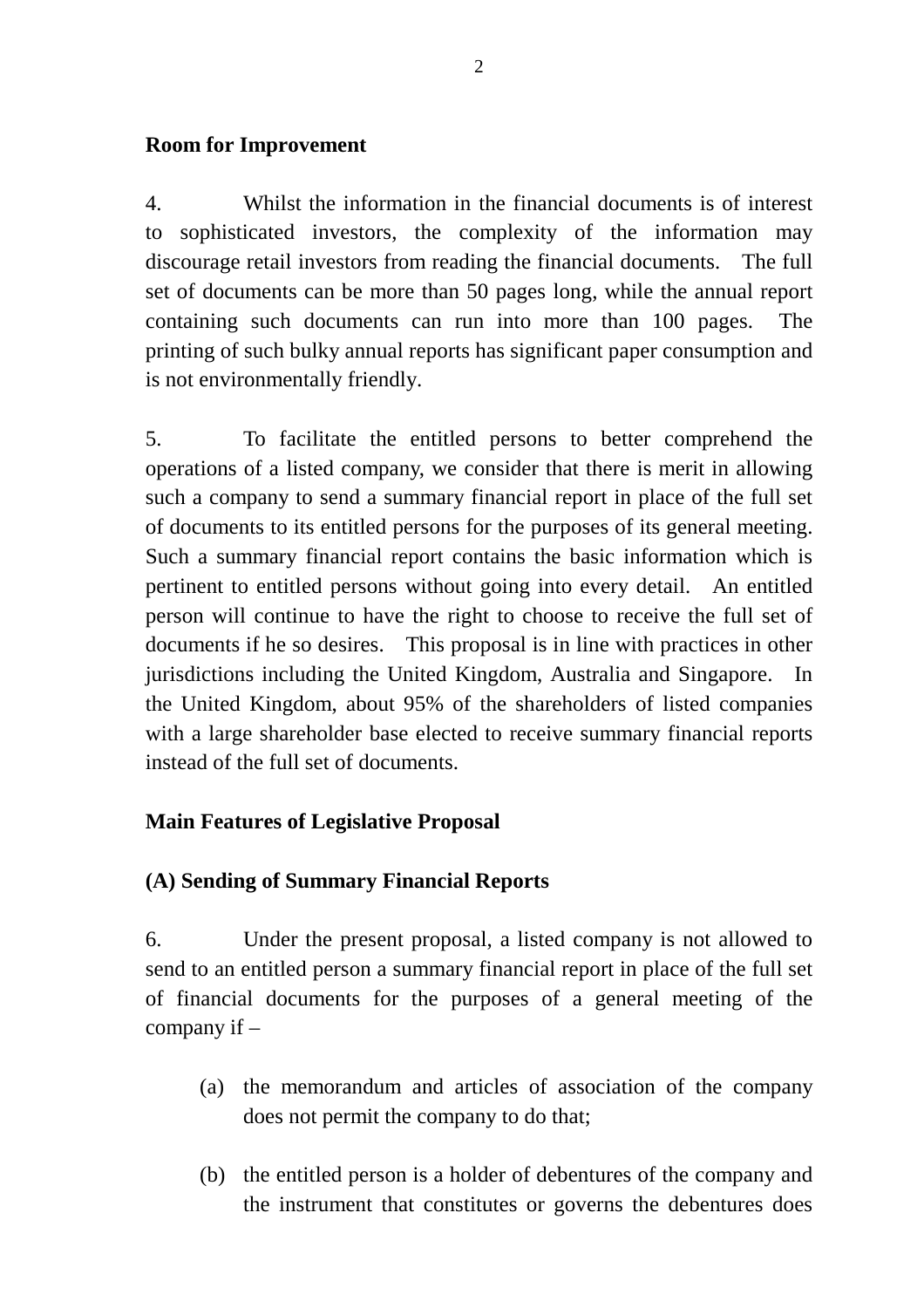not permit the company to do that;

- (c) the court so prohibits following a conviction against the company for failing to issue the summary financial report in accordance with the statutory requirements; and
- (d) the entitled person does not agree to be sent a summary financial report in place of the full set of documents for the purposes of a general meeting.

7. As mentioned in paragraph 6(d) above, a summary financial report will be sent to an entitled person in place of the full set of documents if he so agrees. To ensure that his right of access to full corporate information will not be eroded, the person can make a request to the company for the full set of documents. If the request is made after a summary financial report has been sent to him, the company will be required to comply with the request within 14 days of its receipt unless the request is received after a year's time (i.e. when the full set of documents or summary financial report for the following year is issued).

8. The summary financial report may be sent by electronic means with the agreement of an individual entitled person. As a further step to facilitate electronic communication between a listed company and its entitled persons, the company would be allowed to fulfil the proposed legal requirement of sending summary financial reports by publishing the reports on its website and notifying the entitled persons who have agreed with this arrangement of such posting. The information thus published on the website would be kept until the next annual general meeting. This arrangement would be applicable to the sending of the full set of documents under section 129G.

9. The arrangement in paragraph 8 above notwithstanding, an entitled person would still be entitled to elect to receive a printed copy of the report if he so desires and indicates his desire to the company. He may be able to receive a printed copy in case he cannot download a copy from the website.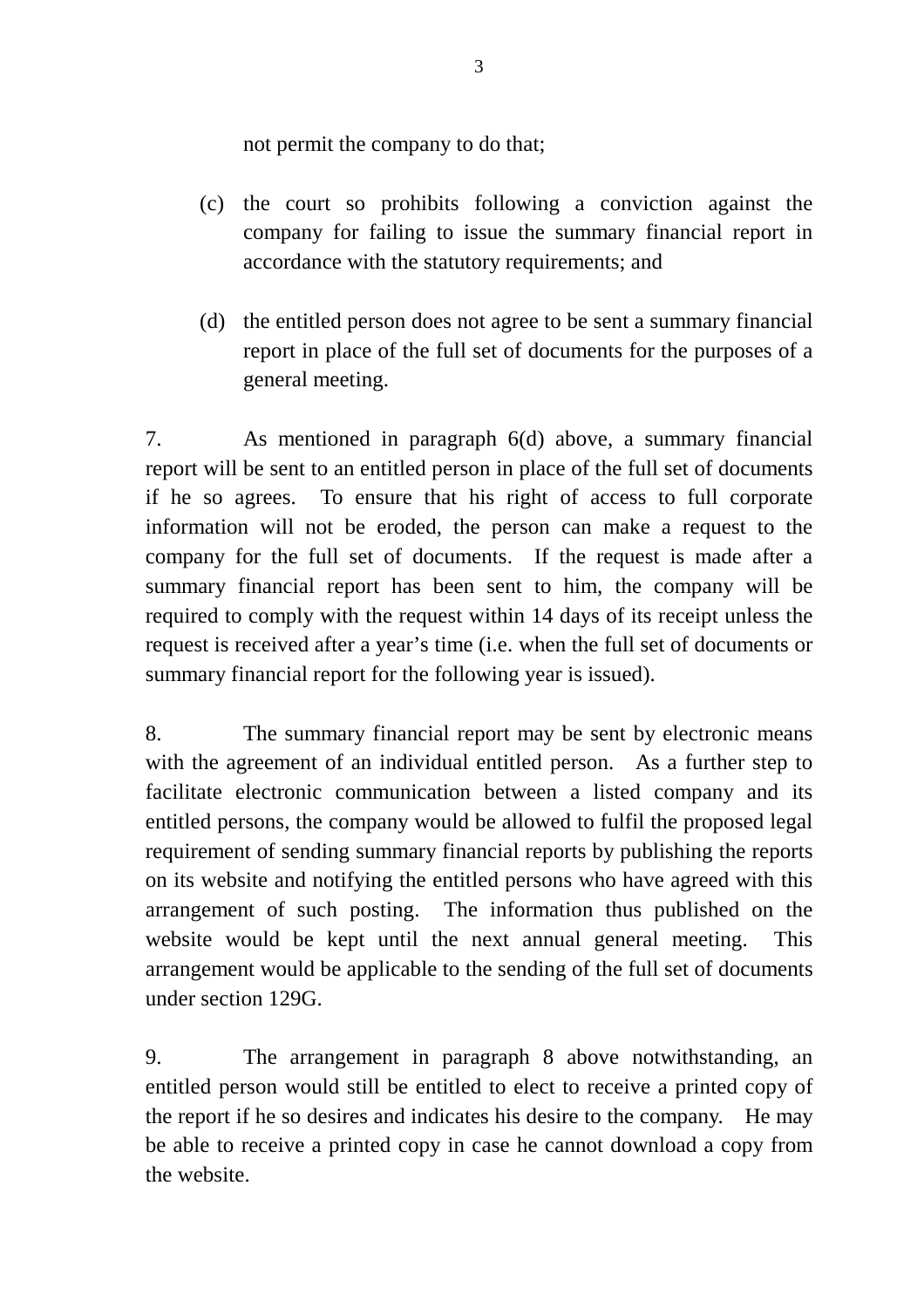## **(B) Ascertainment of entitled persons' wishes**

10. A listed company would not send a summary financial report to an entitled person in place of the full set of documents for the purposes of a general meeting unless the company has ascertained that the person agrees that the company may do so. In order to ascertain the wishes of the person, the company would send him a notice, giving him 30 days to notify the company as to his wishes.

11. The company will be considered to have sufficiently ascertained the wishes of an entitled person if the company has sent him the notice but does not receive response within 30 days, and in which case, the entitled person is treated to have agreed to receive a summary financial report instead. The option chosen by an entitled person will continue to apply in the following years, unless the company is notified otherwise.

## **(C) Contents of Summary Financial Reports**

12. A summary financial report will be derived from the company's financial documents referred to in paragraph 5 above. It must also contain a brief report by the company's directors on the company's performance in the year under review and the outlook for the coming year. The brief report includes a statement in relation to the following matters –

- (a) a fair review of the development of the business of the company and its subsidiaries, if any, during the financial year concerned and of the position at the end of the year;
- (b) particulars of all important events which have occurred since the end of the financial year concerned and affected the company and (if applicable) the group of companies to which the company belongs; and
- (c) an indication of likely future developments of the business of the company.

13. As regards corporate transparency, the summary financial report must disclose the following information –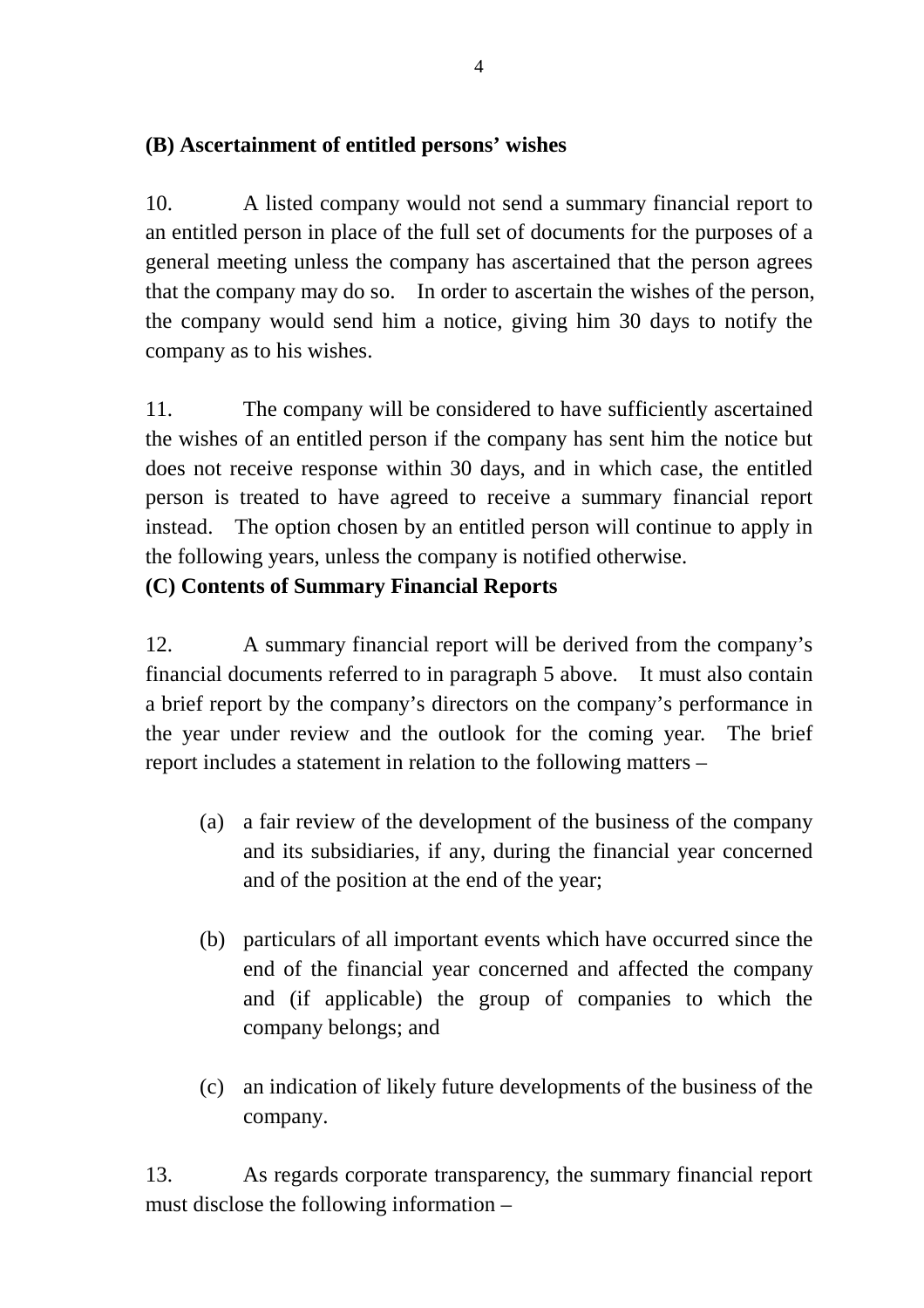- (a) details of directors' emoluments, pensions, etc, as required under section 161 of the Ordinance;
- (b) particulars as to loans to officers, etc, as required under sections 161A and 161B of the Ordinance; and
- (c) the list of names of directors, as required under section 129D(3)(i) of the Ordinance.

14. Other information included in a summary financial report includes –

- (a) a statement as to the name of the person who signed it on behalf of the board of the company;
- (b) a clear statement (exhibited in a prominent position in the report) of how entitled persons can obtain, free of charge, a copy of the company's full set of documents from which the report is derived, and how an entitled person may in future notify the company of his wishes regarding the sending to him a summary financial report in place of the full set of documents;
- (c) a statement which clarifies the nature of the report by indicating that the report only gives a summary of the information and particulars contained in the company's financial documents and that an entitled person may obtain free of charge the full set of documents;
- (d) an opinion from the company's auditors as to whether the summary financial report is consistent with the full set of financial documents and complies with the relevant statutory requirements;
- (e) a statement on whether the auditor's report concerned is qualified or modified and, if it is qualified or otherwise modified, set out the report in full together with any further material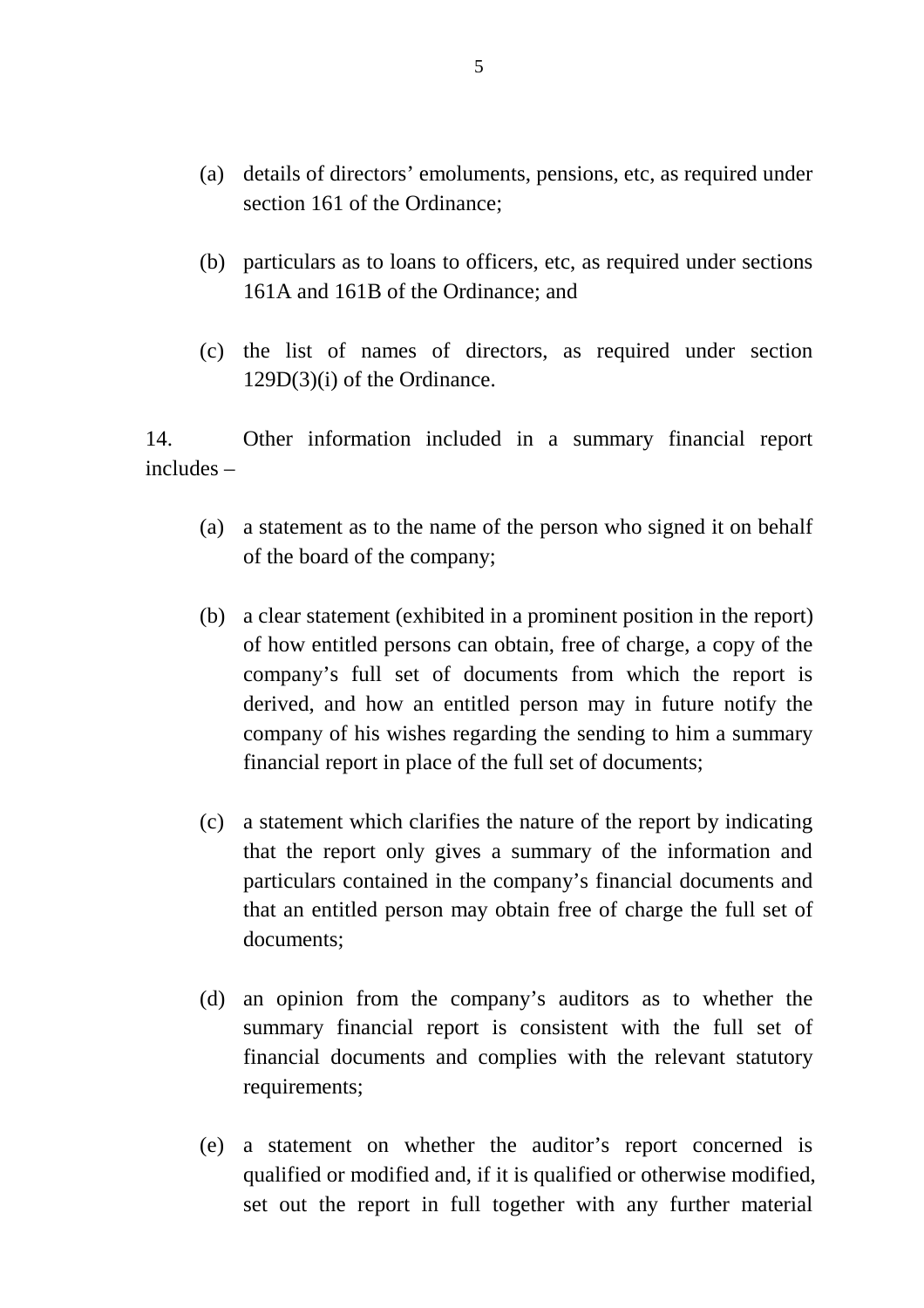needed to understand the qualification or other modification; and

- (f) a statement on whether the auditors' report in the annual accounts contains a statement under –
	- (i) section 141(4) of the Ordinance (accounting records or returns inadequate or accounts not agreeing with the records and returns); or
	- (ii) section 141(6) of the Ordinance (failure to obtain necessary information and explanations).

## **(D) Penalty**

15. Failure on the part of a listed company and every officer of the listed company to comply with the relevant legislative proposals should be an offence. We propose to empower the court to prohibit a defaulter upon conviction from issuing, circulating or publishing summary financial reports for such period as the court may determine.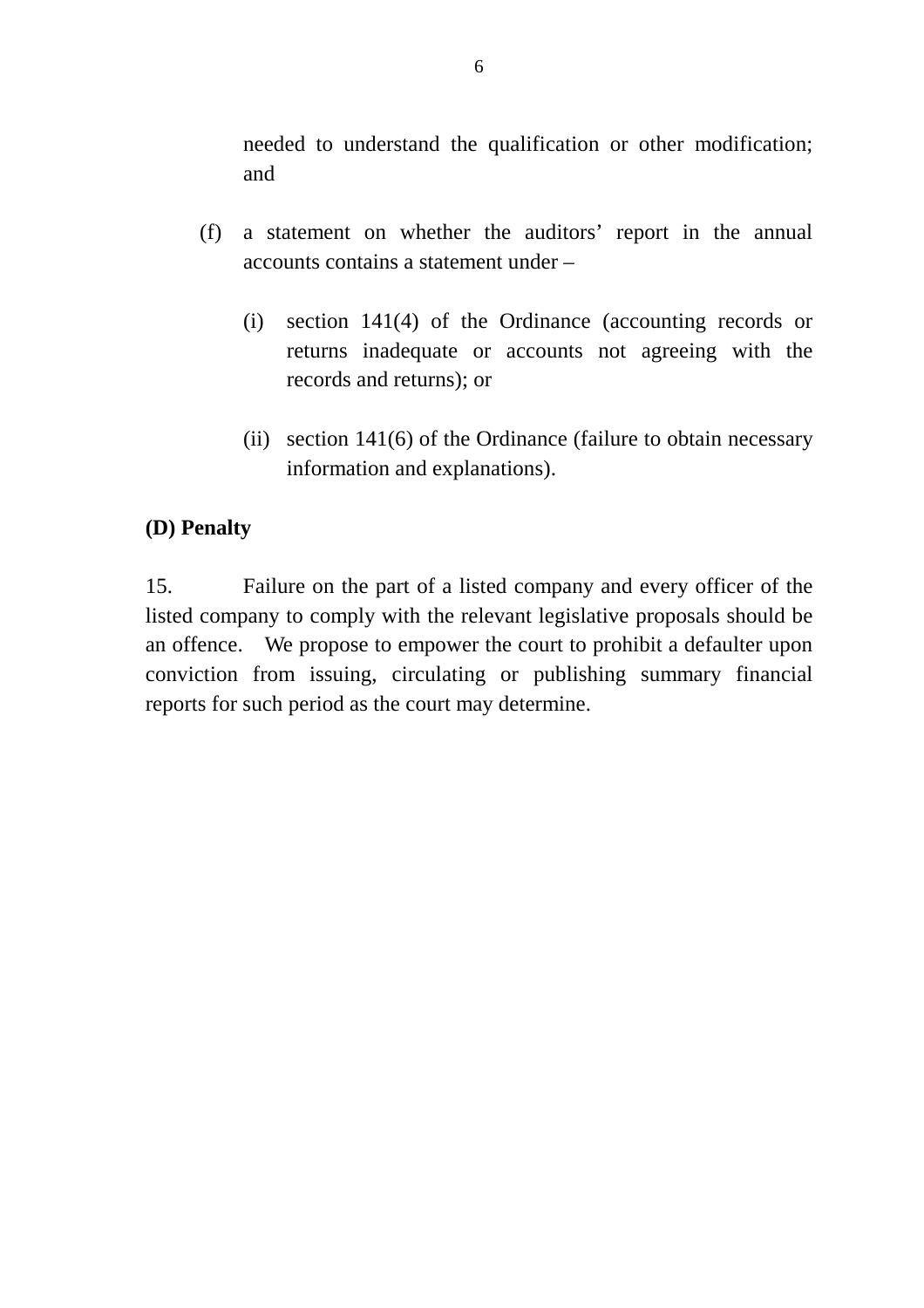### **THE BILL**

16. **Clause 2** defines new terms used in the Bill. **Clause 3** adds a new provision to section 129C to clarify that the requirement of attaching certain documents to a balance sheet of a company does not apply to a copy of a balance sheet which is incorporated into a summary financial report of a listed company. **Clause 4** amends section 129G so that a listed company is not required to send the full set of documents required under section 129G to an entitled person if it has duly sent the person a summary financial report.

17. **Clause 6** adds in new sections 141CA to 141CG in relation to the sending of summary financial reports to entitled persons of listed companies. New sections 141CA and 141CB specify the circumstances in which summary financial reports may be sent to entitled persons. New section 141CC provides for the compliance of certain requests from entitled persons for the full set of documents. New section 141CD specifies the circumstances in which a listed company is not allowed to send a summary financial report to an entitled person. New section 141CE specifies the requirements in relation to the form and contents of a summary financial report. New section 141CF gives the court the power to make an order prohibiting a listed company from circulating, issuing or publishing a summary financial report where there is a conviction of an offence in the new section 141CE.

18. New section 141CG allows a listed company to publish the full set of documents or summary financial report on its website as a means to discharge its obligation to send the documents to an entitled person if he so agrees. **Clause 7** amends section 359A to empower the Chief Executive in Council to make regulations in relation to summary financial reports. **Clause 8** specifies the penalties for the offences committed under the new sections.

19. The ascertainment of entitled persons' wishes, the contents of summary financial reports and the procedures on the sending of the relevant documents to entitled persons will be provided for in the Companies (Summary Financial Reports of Listed Companies) Regulation which will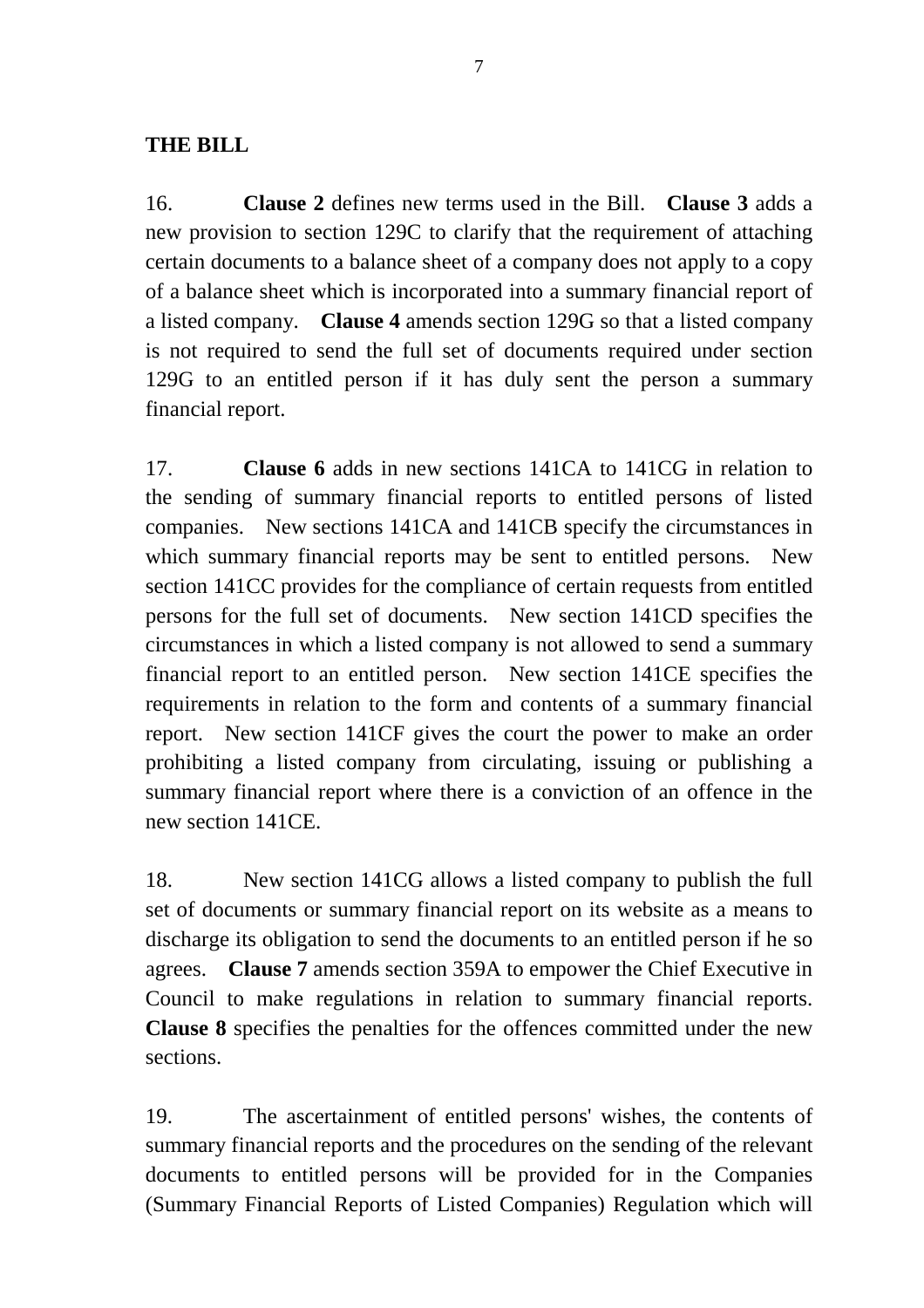be made after the enactment of the Bill.

## **PUBLIC CONSULTATION**

20. We consulted the Standing Committee on Company Law Reform (SCCLR) on the proposal on 9 December 2000. The SCCLR endorsed the implementation of the proposal subject to the preservation and availability of full annual reports, the right of shareholders and the public to obtain access to these reports, and the option for a full annual report being printed explicitly at the front of the summary financial reports.

21. We consulted the Legislative Council Panel on Financial Affairs on the proposal on 7 March 2001. The Panel Members were generally supportive of the proposal. We also consulted the Hong Kong Society of Accountants (HKSA) in March 2001. The HKSA supported the proposal in principle, and raised a number of technical points, which had been addressed in the drafting of the Bill.

## **BASIC LAW IMPLICATIONS**

22. The Department of Justice advises that the Bill does not conflict with those provisions of the Basic Law carrying no human rights implications.

## **HUMAN RIGHTS IMPLICATIONS**

23. The Department of Justice advises that the Bill is consistent with the human rights provisions of the Basic Law.

## **BINDING EFFECT OF THE LEGISLATION**

24. The Bill does not affect the current binding effect of the existing provisions of the Ordinance.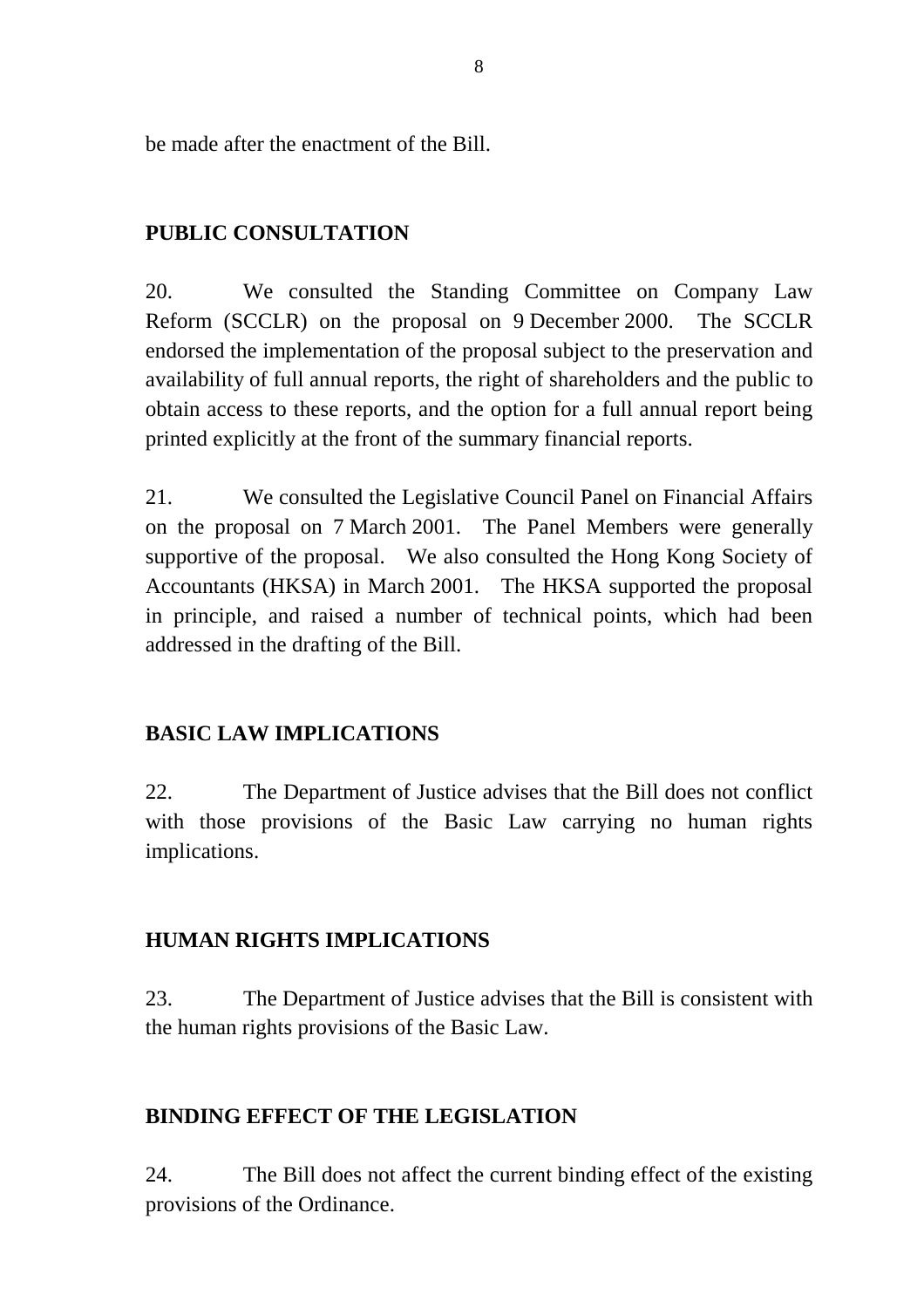# **FINANCIAL AND STAFFING IMPLICATIONS**

25. There are no financial or staffing implications for Government arising from the implementation of the proposal.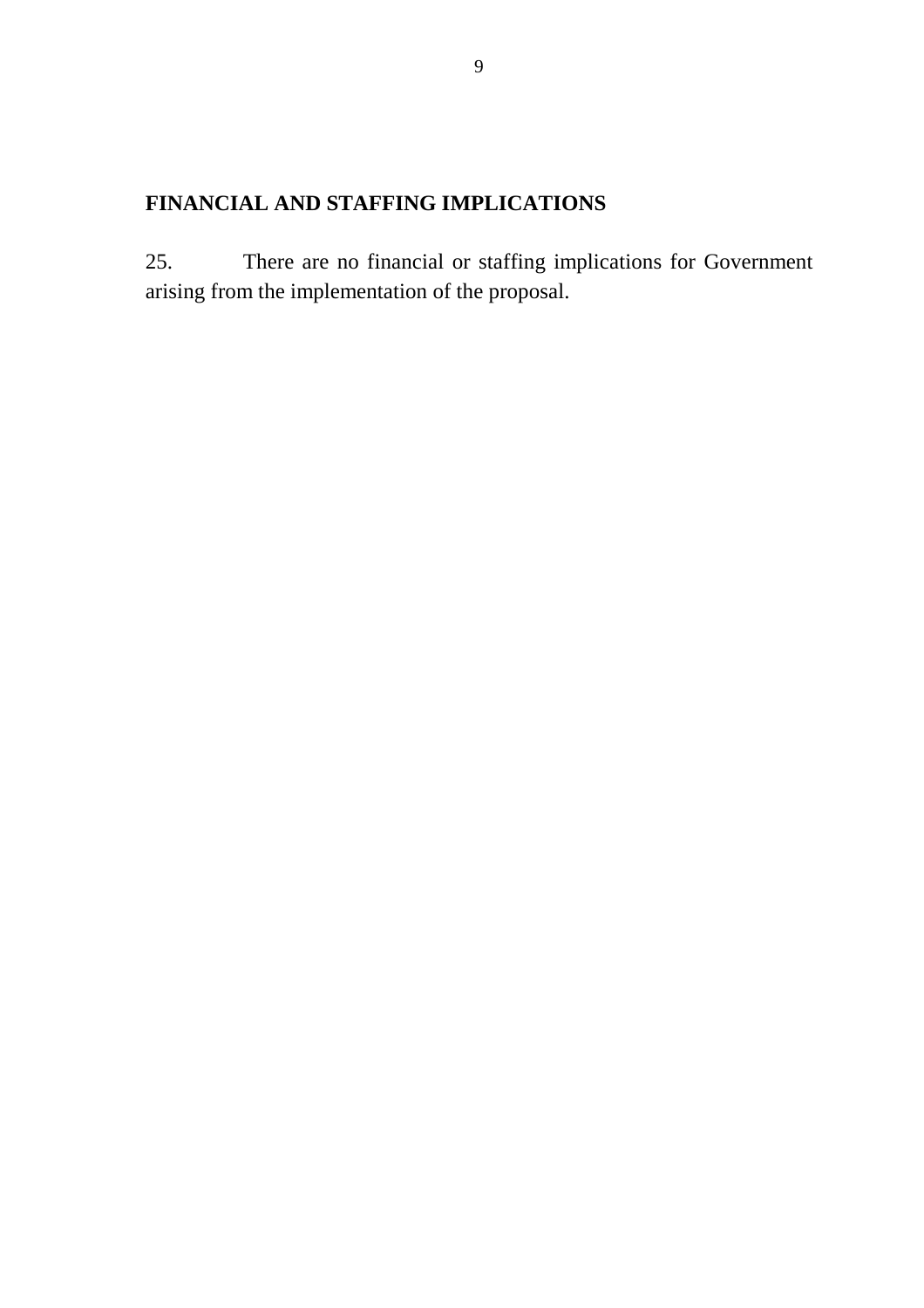### **ECONOMIC IMPLICATIONS**

26. Apart from saving printing cost, the rendering of a less bulky and more concise summary financial report as an expedient over the full annual report may enable smaller shareholders to more readily appreciate the business and financial situation of the listed company concerned, thereby helping their respective investment considerations.

## **LEGISLATIVE TIMETABLE**

| 27. | The legislative timetable is as follows $-$                                         |                |  |
|-----|-------------------------------------------------------------------------------------|----------------|--|
|     | Publication in the Gazette                                                          | 25 May 2001    |  |
|     | First Reading and<br>commencement of Second<br>Reading debate                       | 6 June 2001    |  |
|     | <b>Resumption of Second Reading</b><br>debate, committee stage and<br>Third Reading | to be notified |  |

## **PUBLICITY**

28. A press release will be issued on 24 May 2001 and a spokesman will be available to handle media enquiries.

## **ENQUIRIES**

29. For enquiries, please call Mr L W TING, Assistant Secretary for Financial Services (Companies) at 2527 5543.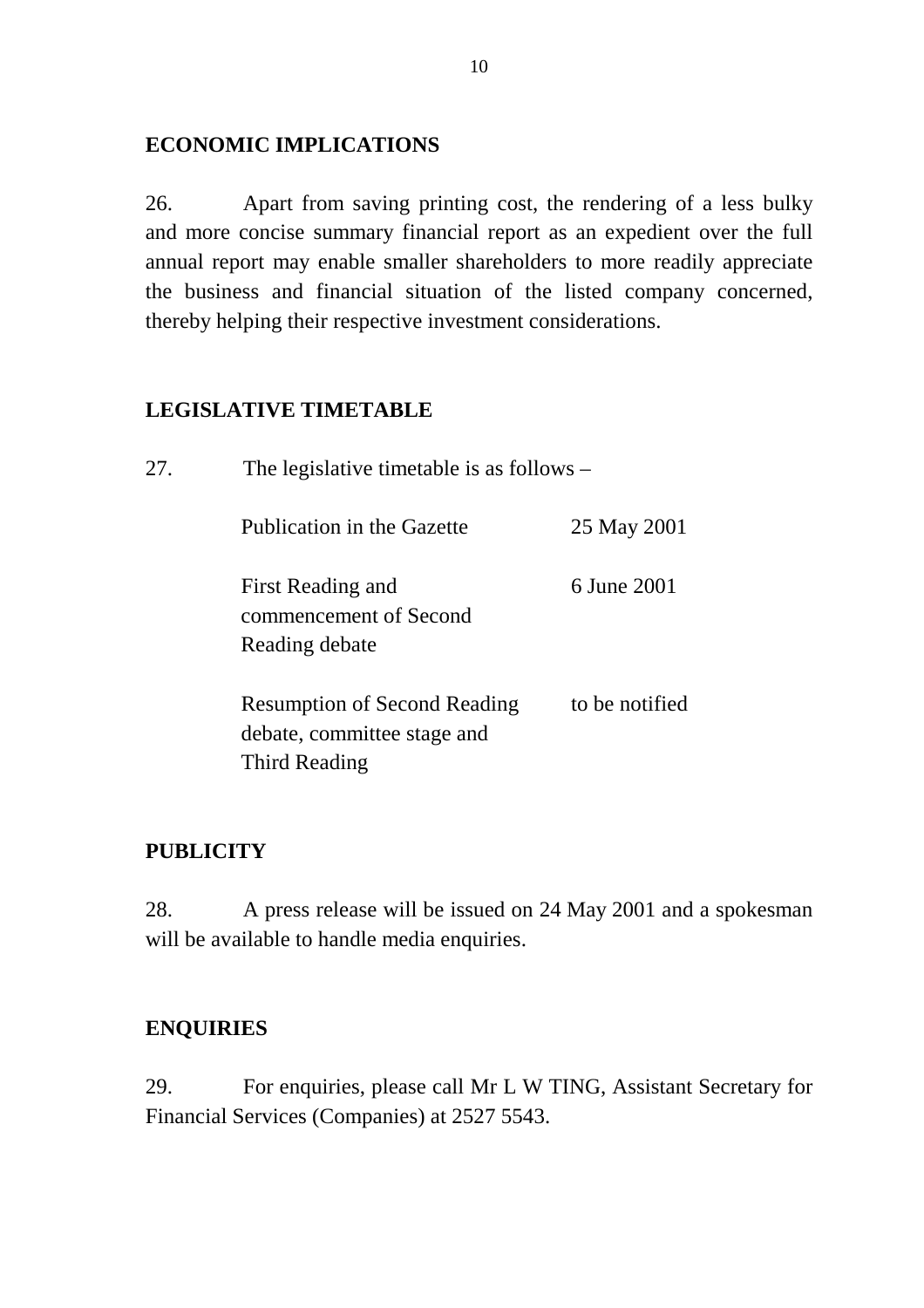# **Financial Services Bureau (FSB C14/19(2001) Pt 4)**

[d:\Bill\SummaryFinancialStatements\LegCoBrief\_e.doc]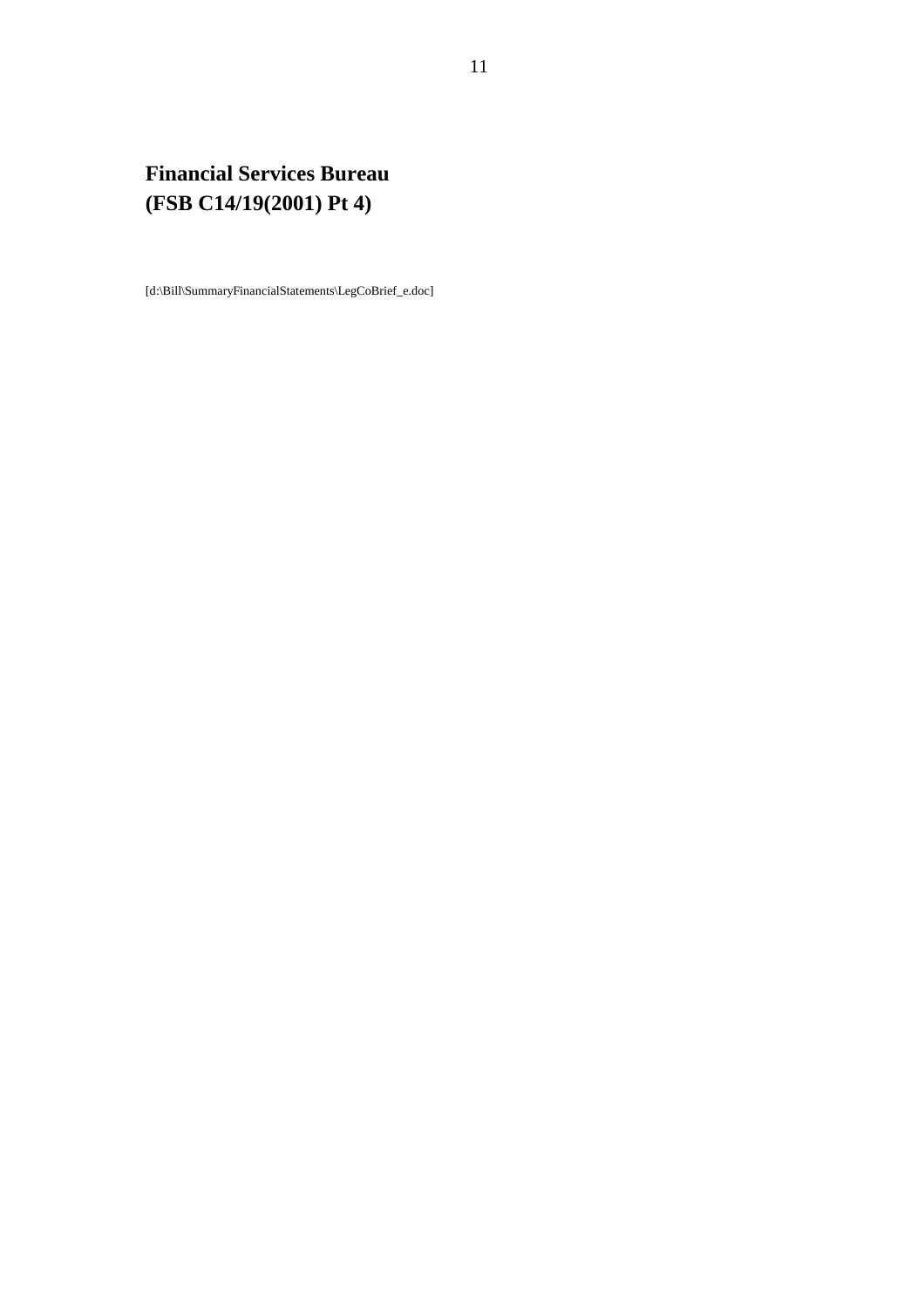Annex

### **COMPANIES (AMENDMENT) BILL 2001**

### **CONTENTS**

| Clause |                                                                                   |                                                                                                                                 | Page           |  |  |  |
|--------|-----------------------------------------------------------------------------------|---------------------------------------------------------------------------------------------------------------------------------|----------------|--|--|--|
| 1.     | Short title and commencement                                                      |                                                                                                                                 |                |  |  |  |
| 2.     | Interpretation                                                                    | $\mathbf{1}$                                                                                                                    |                |  |  |  |
| 3.     | Accounts to be annexed, and auditors' report to be attached, to<br>balance sheet  |                                                                                                                                 |                |  |  |  |
| 4.     | Right to receive copies of balance sheets and directors' and<br>auditors' reports |                                                                                                                                 |                |  |  |  |
| 5.     | Resignation of auditor                                                            |                                                                                                                                 |                |  |  |  |
| 6.     | Sections added                                                                    |                                                                                                                                 |                |  |  |  |
|        |                                                                                   | <b>Summary Financial Reports of Listed Companies</b>                                                                            |                |  |  |  |
|        |                                                                                   | 141CA. Restrictions on sending of summary financial reports<br>of listed companies                                              | 3              |  |  |  |
|        |                                                                                   | 141CB. Restrictions on sending of summary financial reports,<br>etc. of listed companies where there are "relevant<br>dates"    | $\overline{4}$ |  |  |  |
|        |                                                                                   | 141CC. Duties of listed companies to comply with certain<br>requests made by entitled persons                                   | 5              |  |  |  |
|        |                                                                                   | 141CD. Certain circumstances in which no summary financial<br>reports shall be sent in place of relevant financial<br>documents | 6              |  |  |  |
|        |                                                                                   | 141CE. Form and contents, etc. of summary financial reports                                                                     | 7              |  |  |  |
|        | 141CF.                                                                            | Prohibition orders against circulation, etc. of summary<br>financial reports                                                    | 8              |  |  |  |
|        |                                                                                   | <b>Relevant Financial Documents and Summary Financial</b><br><b>Reports on Computer Networks</b>                                |                |  |  |  |
|        |                                                                                   | 141CG. Circumstances in which listed companies may comply<br>with section 129G by use of computer network                       | 9              |  |  |  |
| 7.     |                                                                                   | Power to make regulations                                                                                                       | 10             |  |  |  |
| 8.     |                                                                                   | Punishment of offences under this Ordinance                                                                                     | 12             |  |  |  |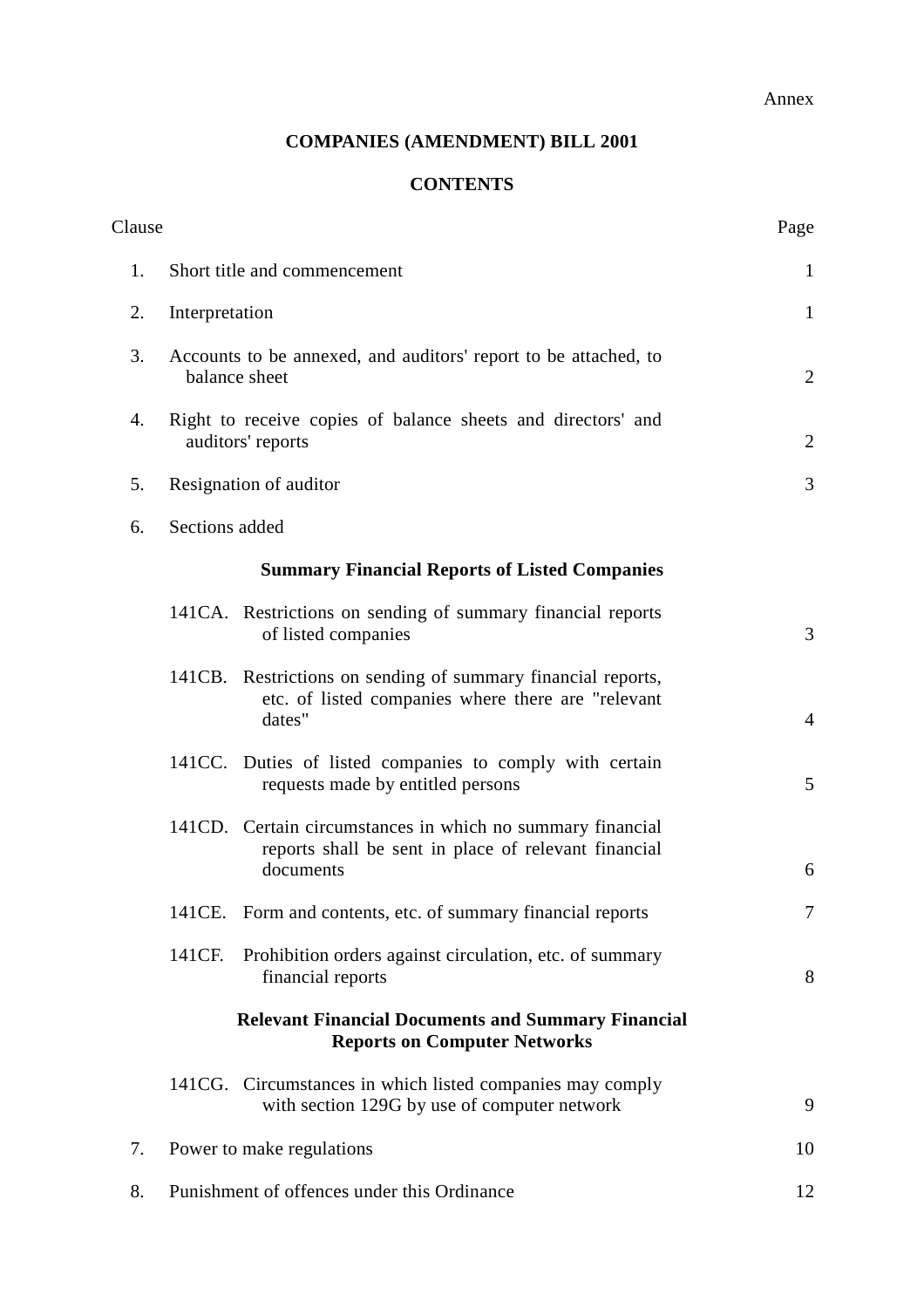#### A BILL

To

Amend the Companies Ordinance.

Enacted by the Legislative Council.

#### **1. Short title and commencement**

(1) This Ordinance may be cited as the Companies (Amendment) Ordinance 2001.

(2) This Ordinance shall come into operation on a day to be appointed by the Secretary for Financial Services by notice published in the Gazette.

#### **2. Interpretation**

Section 2(1) of the Companies Ordinance (Cap. 32) is amended by adding -

- ""entitled person" (有權利的人), in relation to a listed company, means a person who under section 129G(1) as read with the proviso thereto is entitled to be sent copies of the documents mentioned in that section;
- "notice of intent" (意願通知書) means a notice of intent referred to in regulations made under section 359A(2);
- "relevant financial documents" (有關財務文件), in relation to a listed company, means the documents required to be sent under section 129G(1) in respect of the company;
- "summary financial report" (財務摘要報告), in relation to a listed company, means a summary financial report of the company which complies with section  $141CE(1);".$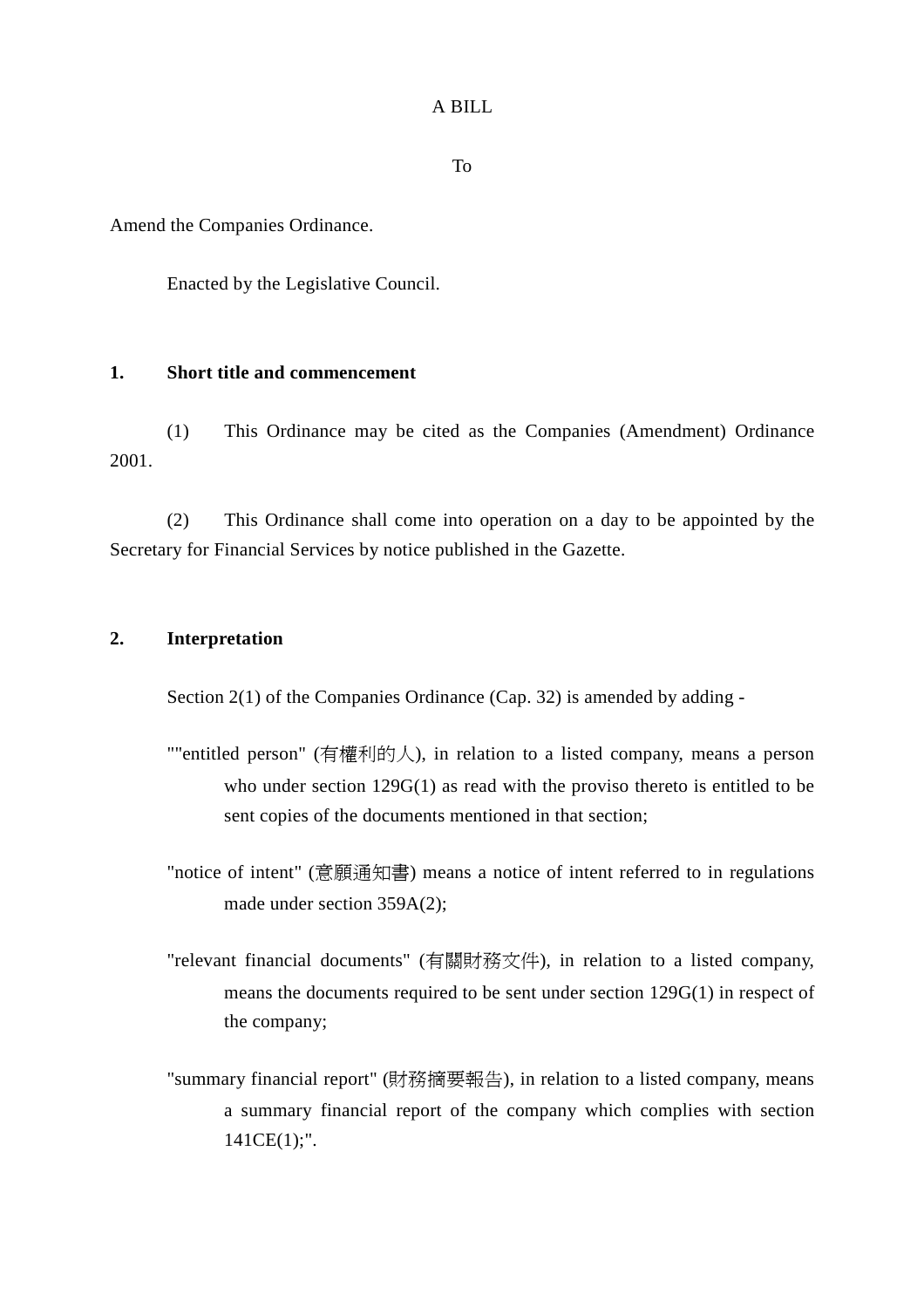### **3. Accounts to be annexed, and auditors' report to be attached, to balance sheet**

Section 129C is amended by adding -

"(4) This section does not apply to a copy of a balance sheet incorporated into a summary financial report of a listed company and issued, circulated or published as part of the report.".

## **4. Right to receive copies of balance sheets and directors' and auditors' reports**

- (1) Section 129 $G(1)$  is amended, in proviso (b) -
	- (a) in paragraph (ii), by repealing "or" at the end;
	- (b) in paragraph (iii), by repealing "; and" and substituting "; or";
	- (c) by adding
		- "(iv) subject to sections  $141CA(1)$  and  $141CD(1)$ , to a member of a listed company, a holder of debentures of the company or any other person who is entitled to receive notices of general meetings of the company, if the company has, pursuant to a relevant notice of intent, duly sent to the member, holder or person a copy of a summary financial report in place of a copy of those documents from which the report is derived; and".
- (2) Section 129G is amended by adding -

"(1A) Subject to sections  $141CB(1)$  and  $141CD(1)$ , for the purposes of proviso (b)(iv) to subsection (1), a copy of a summary financial report of a listed company shall be treated as having been duly sent if -

> (a) subject to paragraph (b), it is sent not less than 21 days before the date of the general meeting concerned;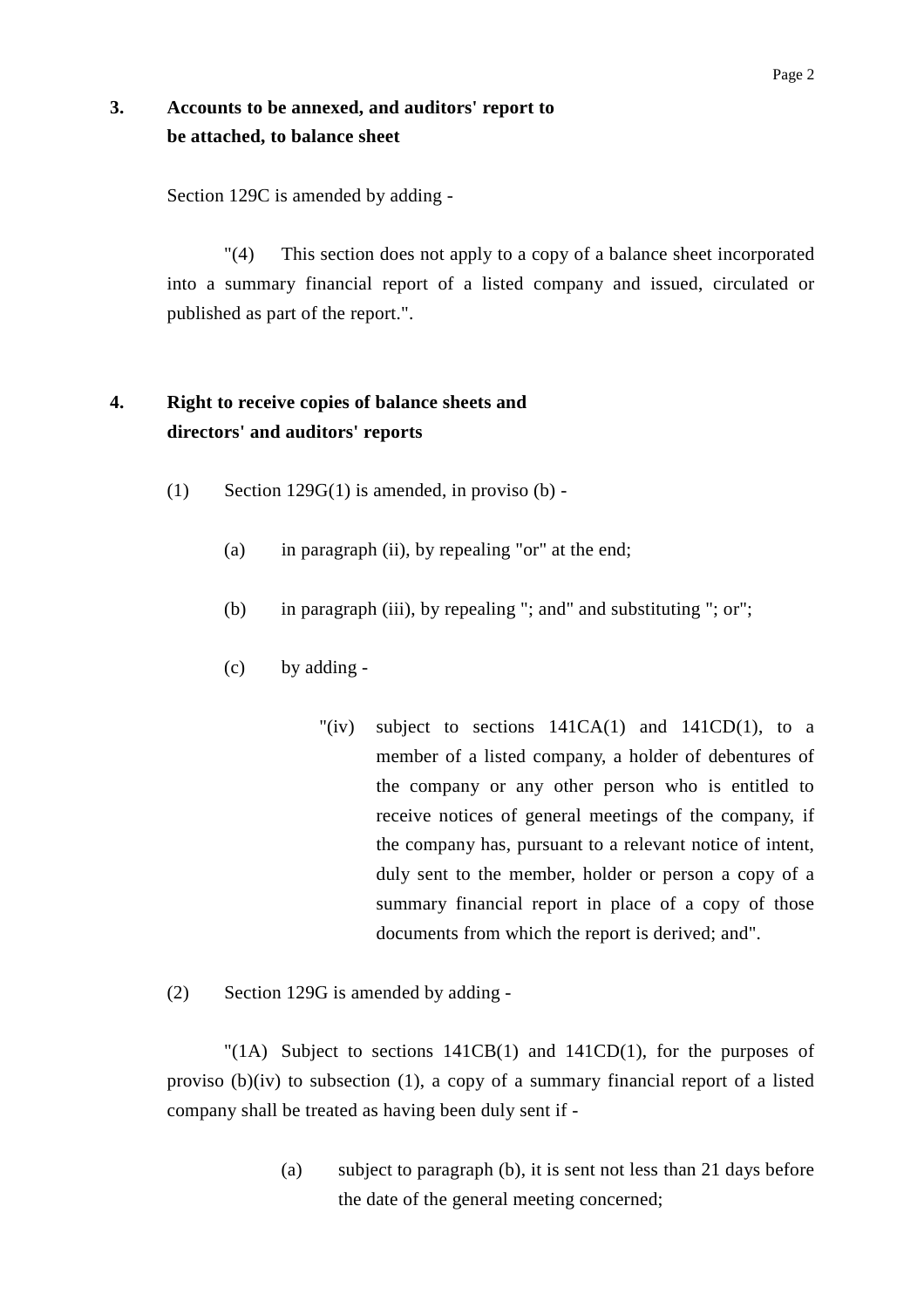- (b) where proviso (c) to subsection (1) applies, it is sent not less than such number of days as agreed under that proviso by the members entitled to attend and vote at the meeting.".
- (3) Section 129G is amended by adding -

 $\Gamma(5)$  For the purposes of proviso (b)(iv) to subsection (1), "relevant notice" of intent" (有關意願通知書), in relation to a member of a listed company, a holder of debentures of the company or any other person who is entitled to receive notices of general meetings of the company, means a notice of intent sent by the member, holder or person to the company in accordance with regulations made under section 359A(2).".

#### **5. Resignation of auditor**

Section 140A(3)(b) is amended by adding "as read with the proviso thereto" before "is entitled".

#### **6. Sections added**

The following are added before the subheading **"Accounts of certain private companies" -**

#### **"Summary Financial Reports of Listed Companies**

### **141CA. Restrictions on sending of summary financial reports of listed companies**

(1) A listed company shall not send to an entitled person of the company, for the purposes of its general meeting, a copy of a summary financial report in place of a copy of the relevant financial documents from which the report is derived, unless there is in force a notice of intent sent by the person to the company, notifying the company that the person agrees to be sent a copy of the summary financial report in place of a copy of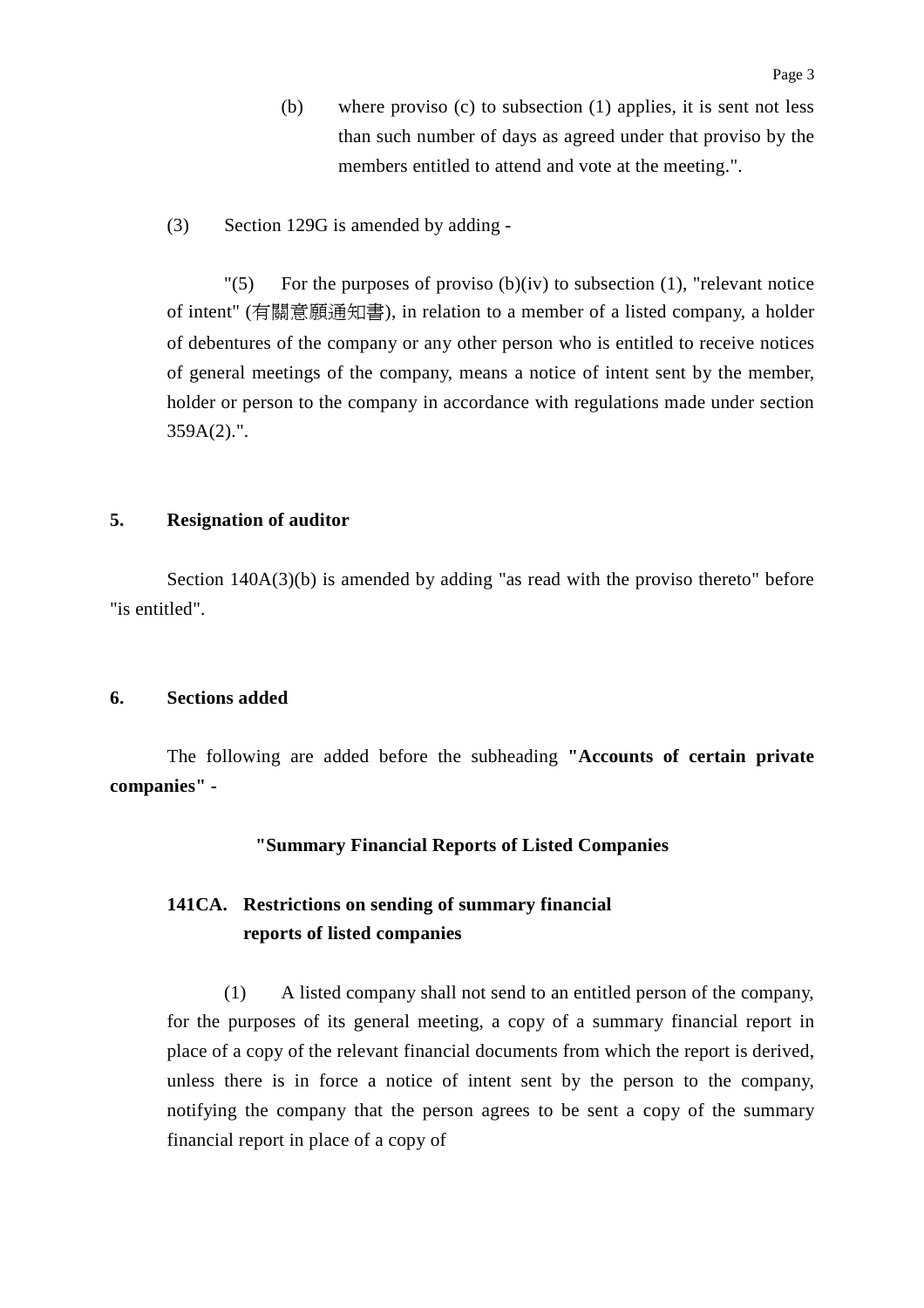the relevant financial documents.

(2) If default is made in complying with subsection (1), the company and every officer of the company who is in default shall be guilty of an offence and liable to a fine.

## **141CB. Restrictions on sending of summary financial reports, etc. of listed companies where there are "relevant dates"**

(1) Where there is a relevant date in respect of a general meeting of a listed company, the company shall not send to an entitled person of the company a copy of the summary financial report in relation to the meeting until the expiry of such period as may be specified by regulations made under section 359A(2).

(2) In addition, in the case mentioned in subsection (1), the company shall not send to such a person a copy of the relevant financial documents from which the summary financial report mentioned in that subsection is derived until the expiry of such period as may be specified by regulations made under section 359A(2).

(3) If default is made in complying with subsection (1) or (2), the company and every officer of the company who is in default shall be guilty of an offence and liable to a fine.

- (4) For the purposes of this section -
- "relevant date" (有關日期), in relation to a general meeting of a listed company, means the first day on which the company sends a relevant notification in respect of the meeting to an entitled person of the company;
- "relevant notification" (有關通告), in relation to a general meeting of a listed company, means a notification referred to in regulations made under section 359A(2), being a notification which according to its contents, is intended to apply exclusively or first to the meeting.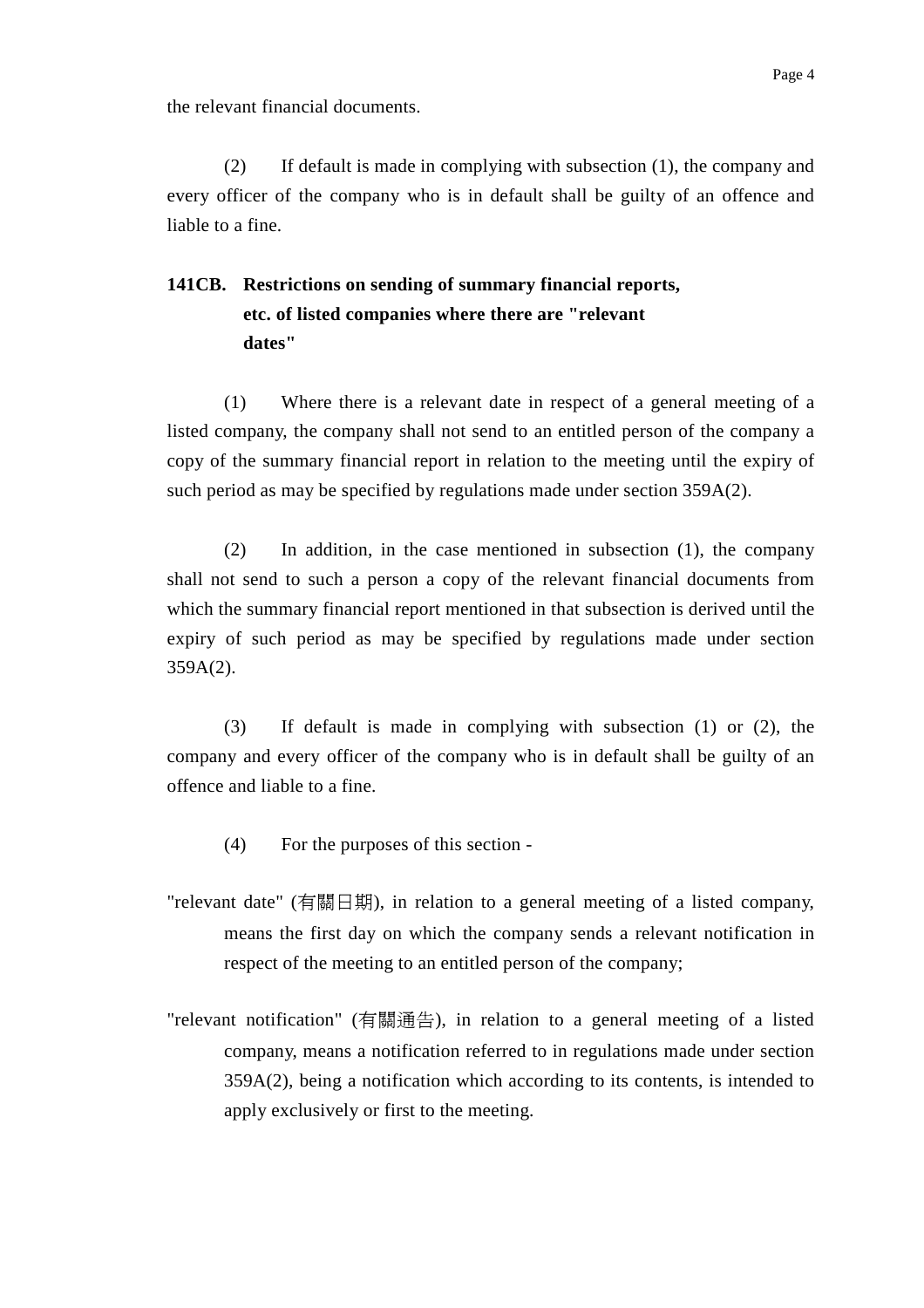### **141CC. Duties of listed companies to comply with certain requests made by entitled persons**

(1) Subject to subsection (2), if an entitled person of a listed company who has been sent a copy of a summary financial report in relation to a general meeting of the company makes a request under this section for a copy of the relevant financial documents from which the report is derived, then the company shall, subject to the provisions of this Ordinance, comply with the request within 14 days from the date of -

- (a) its receipt; or
- (b) the first day on which copies of those documents are sent to its entitled persons,

whichever is later.

(2) A listed company is not required to comply with a request made under subsection (1) unless the request is made -

- (a) in writing; and
- (b) before the relevant date.

(3) If default is made in complying with subsection (1), the company and every officer of the company who is in default shall be guilty of an offence and liable to a fine and, for continued default, to a daily default fine.

(4) It shall be a defence for a person charged under subsection (3) to prove that he could not, by the exercise of reasonable diligence, have prevented the commission of the offence.

- (5) For the avoidance of doubt, it is declared that
	- (a) the requirement to send a copy of a listed company's relevant financial documents to an entitled person of the company in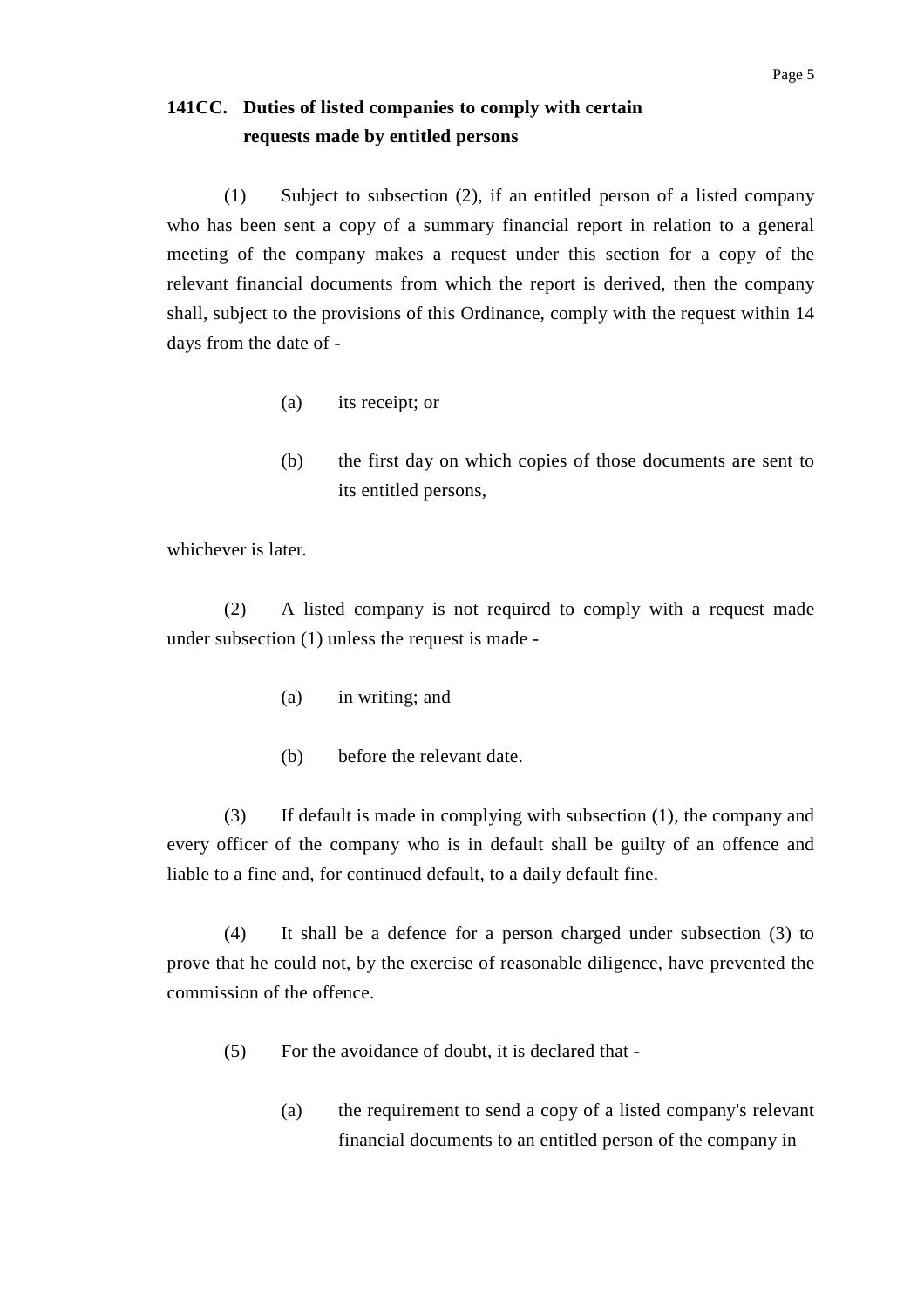compliance with section 129G(1) does not apply where the company sends a copy of those documents to the person in response to a request under this section; and

(b) a request under this section does not include a notice of intent except where the notice of intent is treated as such a request under the provisions of regulations made under section 359A(2).

(6) For the purposes of subsection  $(2)$ , "relevant date" (有關日期), in relation to a listed company, means -

- (a) subject to paragraph (b), the first day on which copies of the relevant financial documents required to be laid before the company in the following general meeting are sent to the entitled persons of the company;
- (b) if no copies of those documents mentioned in paragraph (a) are required to be sent to the entitled persons of the company, the first day on which copies of the summary financial report in relation to that following meeting are sent to the entitled persons of the company.

## **141CD. Certain circumstances in which no summary financial reports shall be sent in place of relevant financial documents**

(1) A listed company shall not send any copy of a summary financial report to an entitled person of the company in place of a copy of the relevant financial documents -

- (a) if the memorandum or articles of association of the company does not permit the company to do that;
- (b) if the person is a holder of debentures of the company and the instrument that constitutes or governs the debentures does not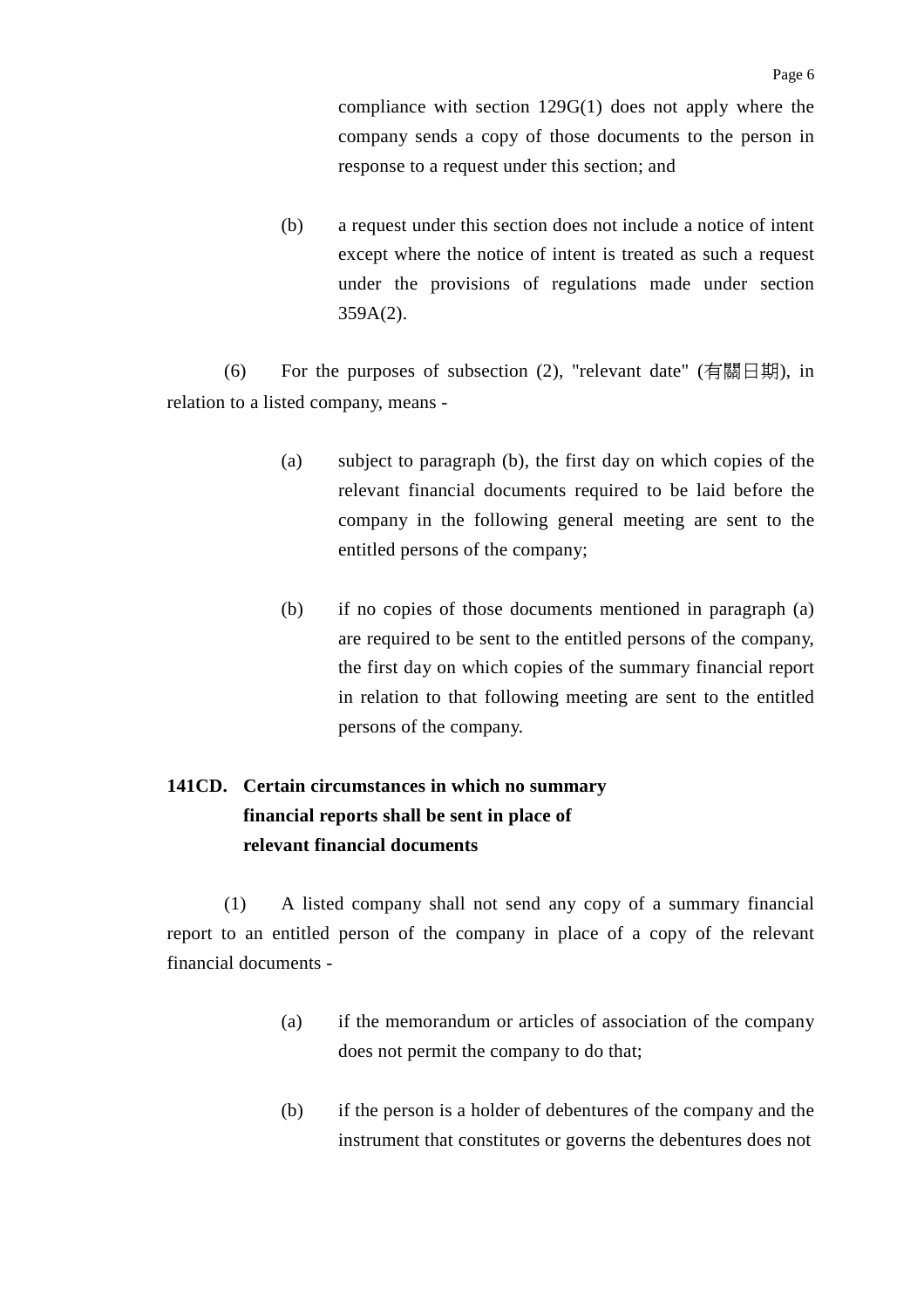#### permit the company to do that; or

(c) if an order under section 141CF would thereby be contravened.

(2) If default is made in complying with subsection (1), the company and every officer of the company who is in default shall be guilty of an offence and liable to a fine.

- (3) For the avoidance of doubt, it is declared that
	- (a) if there is an event mentioned in subsection  $(1)(a)$ ,  $(b)$  or  $(c)$ , then any notice of intent sent to the company by the person concerned, which is in force immediately before the existence of that event, shall cease to have effect; and
	- (b) the cessation of any event mentioned in subsection  $(1)(a)$ ,  $(b)$ or (c) does not revive a notice of intent ceasing to have effect pursuant to paragraph (a), and the company in such case shall be treated as not having previously sent any notification referred to in regulations made under section 359A(2) to the person concerned.

#### **141CE. Form and contents, etc. of summary financial reports**

(1) A summary financial report in relation to a general meeting of a listed company shall be -

- (a) derived from the relevant financial documents required to be laid before the company in that meeting;
- (b) in such form and contain such information and particulars as specified in regulations made under section 359A(2); and
- (c) approved by the board of directors of the company.
- (2) Nothing in subsection (1) shall be construed as prohibiting a listed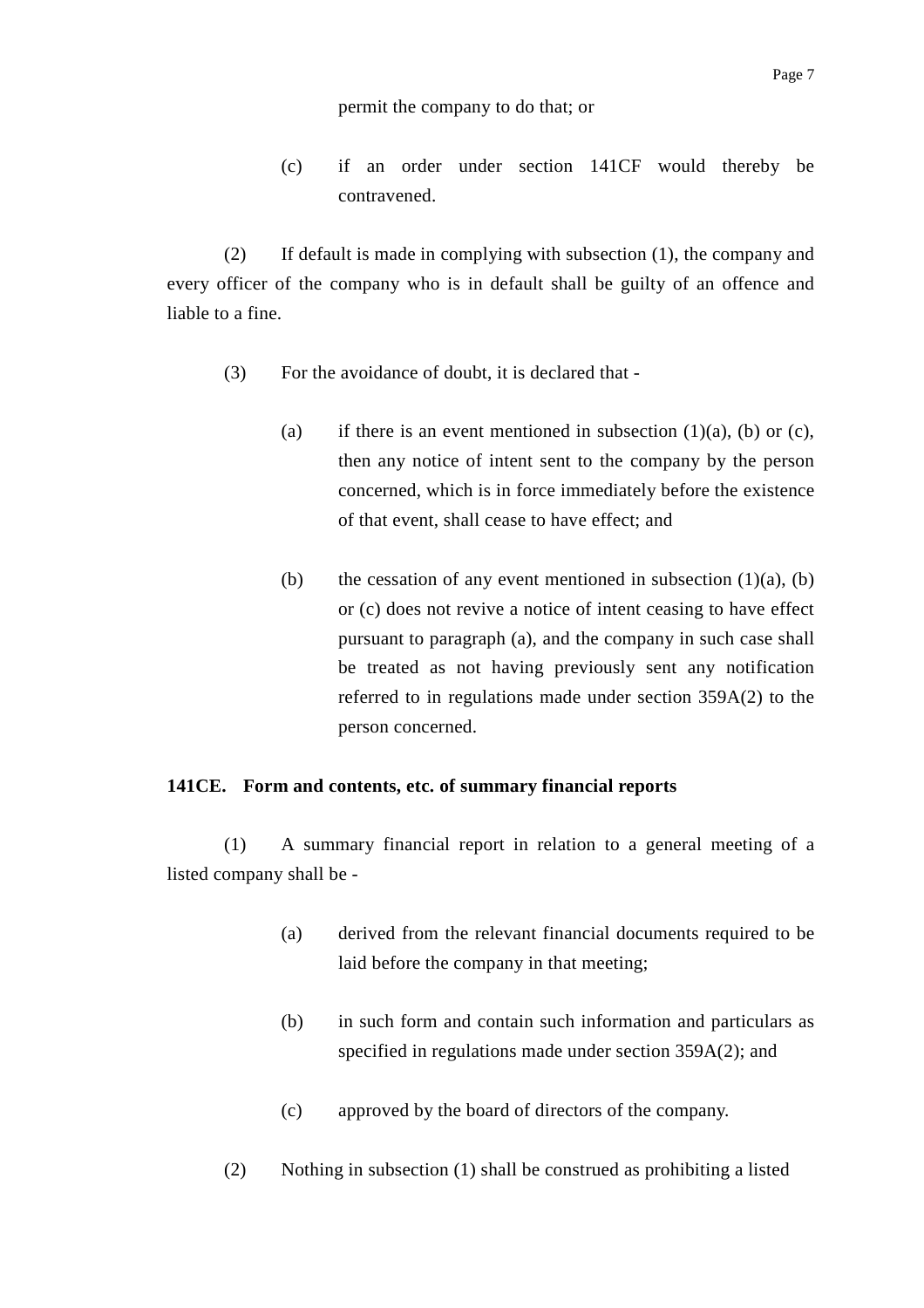company from including in a summary financial report any other information or particulars which -

- (a) the company considers appropriate; and
- (b) is not inconsistent with the relevant financial documents from which the summary financial report is derived.

(3) If a document, purporting to be a summary financial report of a listed company, does not comply with subsection (1) and is circulated, issued or published by the company to any other person, unless there is reasonable excuse -

- (a) the company shall be guilty of an offence and liable to a fine; and
- (b) every officer of the company shall be guilty of an offence and liable to a fine and imprisonment.

## **141CF. Prohibition orders against circulation, etc. of summary financial reports**

Where there is a conviction of an offence under section 141CE(3), the court may -

- (a) by order prohibit the company concerned and any other person from circulating, issuing or publishing any of the company's summary financial report to any person for such period as the court may specify; and
- (b) in making the order impose such conditions as the court thinks appropriate.

## **Relevant Financial Documents and Summary Financial Reports on Computer Networks**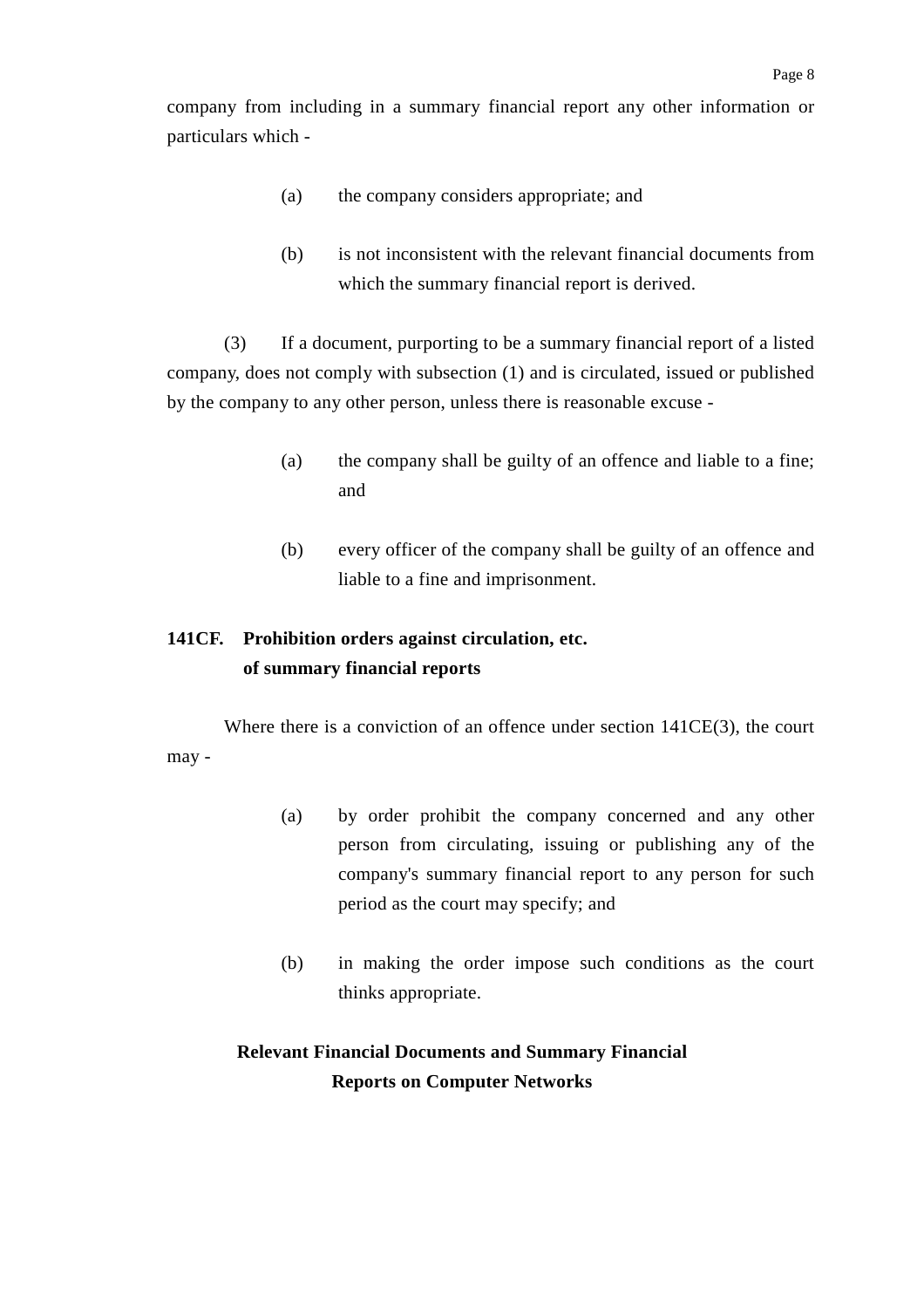## **141CG. Circumstances in which listed companies may comply with section 129G by use of computer network**

(1) Subject to subsection (2), for the purposes of section 129G, a listed company shall be treated as having sent a copy of the relevant financial documents or a copy of a summary financial report to an entitled person of the company in satisfaction of that section if -

- (a) the person has, pursuant to a notice of intent or other notice which is in force, agreed with the company to his having access to the documents or report, as the case may be -
	- (i) on a computer network to which the entitled person or any other entitled person may have access; and
	- (ii) instead of being sent the documents or report, as the case may be; and
- (b) the person is notified, in a manner for the time being agreed between the person and the company, of -
	- (i) the publication of the documents or report, as the case may be, on the computer network;
	- (ii) the address of the computer network; and
	- (iii) the location on that computer network where the documents or report, as the case may be, may be accessed, and how they or it may be accessed.

(2) Where a listed company's relevant financial documents or summary financial report are or is treated as being sent to an entitled person of the company by virtue of the operation of subsection (1), the documents or report, as the case may be, shall be treated as being sent to the person not less than 21 days before the date of the general meeting to which the documents or report, as the case may be, relate or relates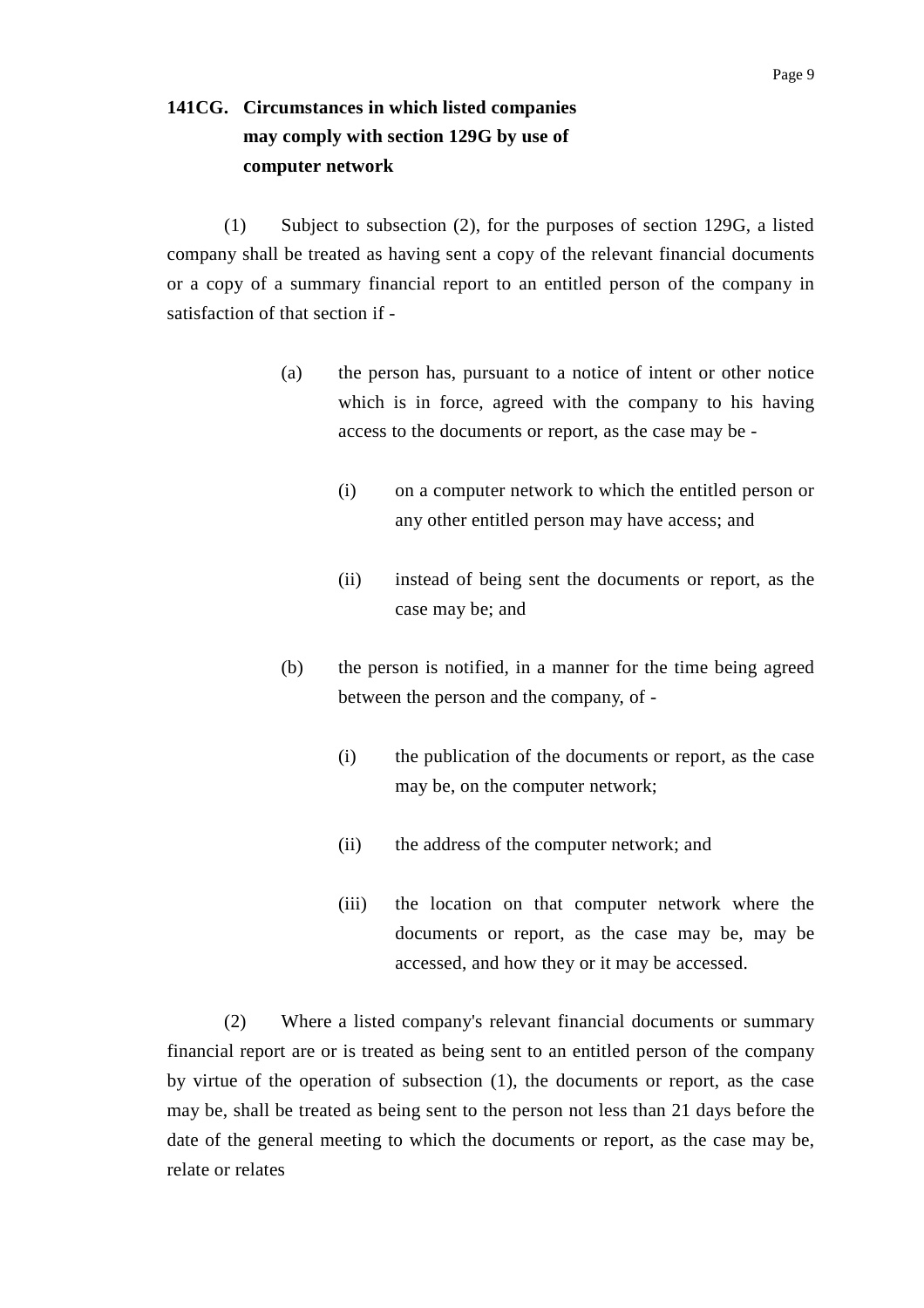if and only if -

- (a) the documents or report, as the case may be, are or is published on the computer network referred to in that subsection throughout the period beginning not less than 21 days before the date of the meeting and ending on the date of the following general meeting in which relevant financial documents are required to be laid before the company; and
- (b) the notification given for the purposes of subsection  $(1)(b)$  is given not less than 21 days before the date of the firstmentioned meeting.

(3) Nothing in subsection (2) shall invalidate the proceedings of a general meeting where -

- (a) any documents or report that are or is required to be published as mentioned in subsection  $(2)(a)$  are or is published for a part, but not all, of the period mentioned in that subsection; and
- (b) the failure to publish the documents or report throughout that period is wholly attributable to circumstances which it would not be reasonable to have expected the company to prevent or avoid.".

#### **7. Power to make regulations**

Section 359A is amended -

- (a) by renumbering it as section  $359A(1)$ ;
- (b) by adding -

"(2) Without prejudice to the power conferred under subsection (1), the Chief Executive in Council may make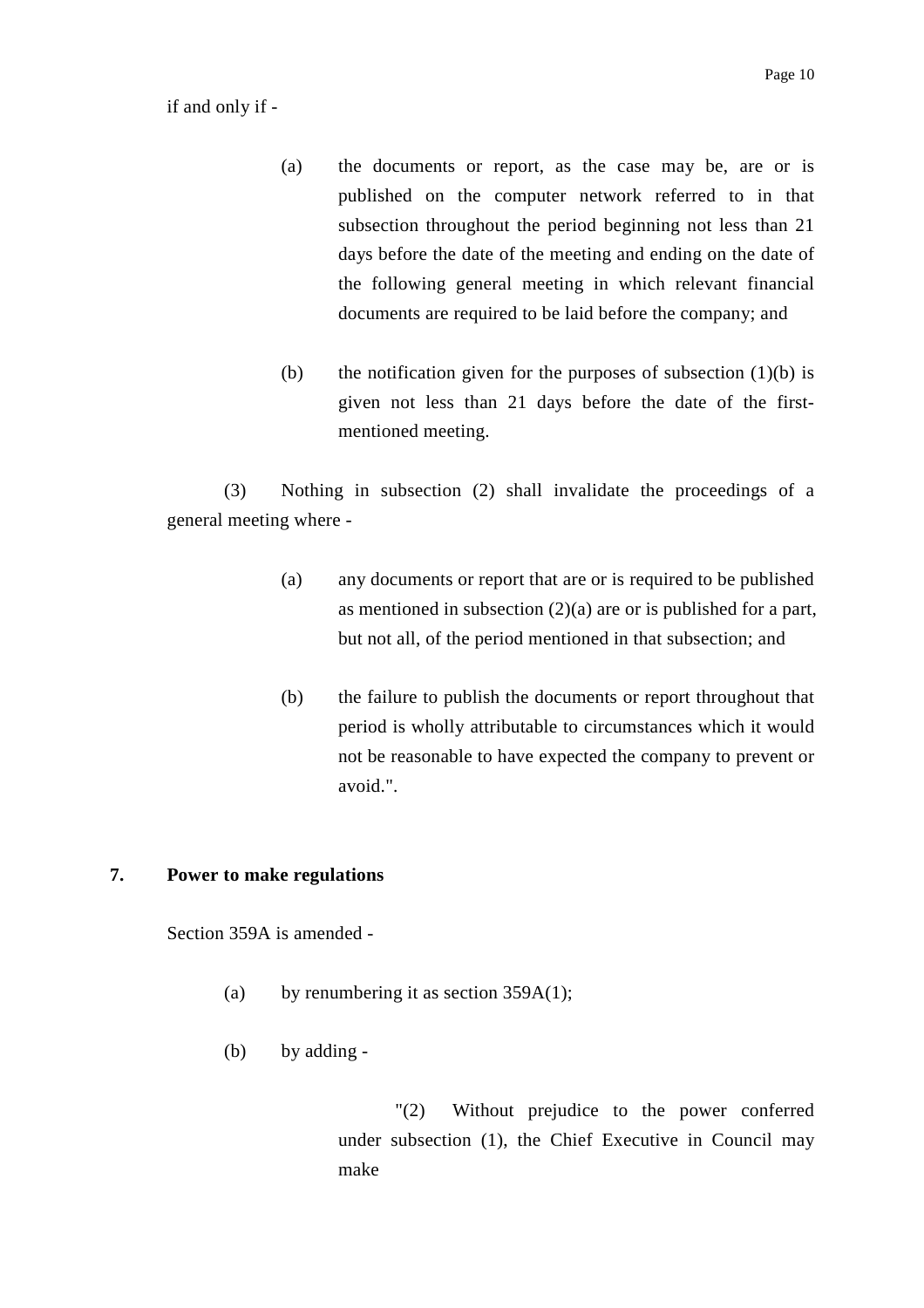#### regulations -

- (a) specifying the periods after which a copy of a summary financial report and a copy of the relevant financial documents of a listed company may be sent under section 141CB;
- (b) providing for any matter in relation to the determination of the effect of a notice of intent sent by an entitled person of a listed company, including providing for the circumstances under which such a notice of intent shall be treated as a request under section 141CC;
- (c) providing for the form and contents of a summary financial report of a listed company (including empowering a listed company to determine certain aspects of the form of its summary financial report);
- (d) providing for the means to ascertain the wishes of an entitled person of a listed company in relation to the sending of a copy of a summary financial report to the person in place of a copy of the relevant financial documents from which the report is derived (including providing for the sending of a notification by the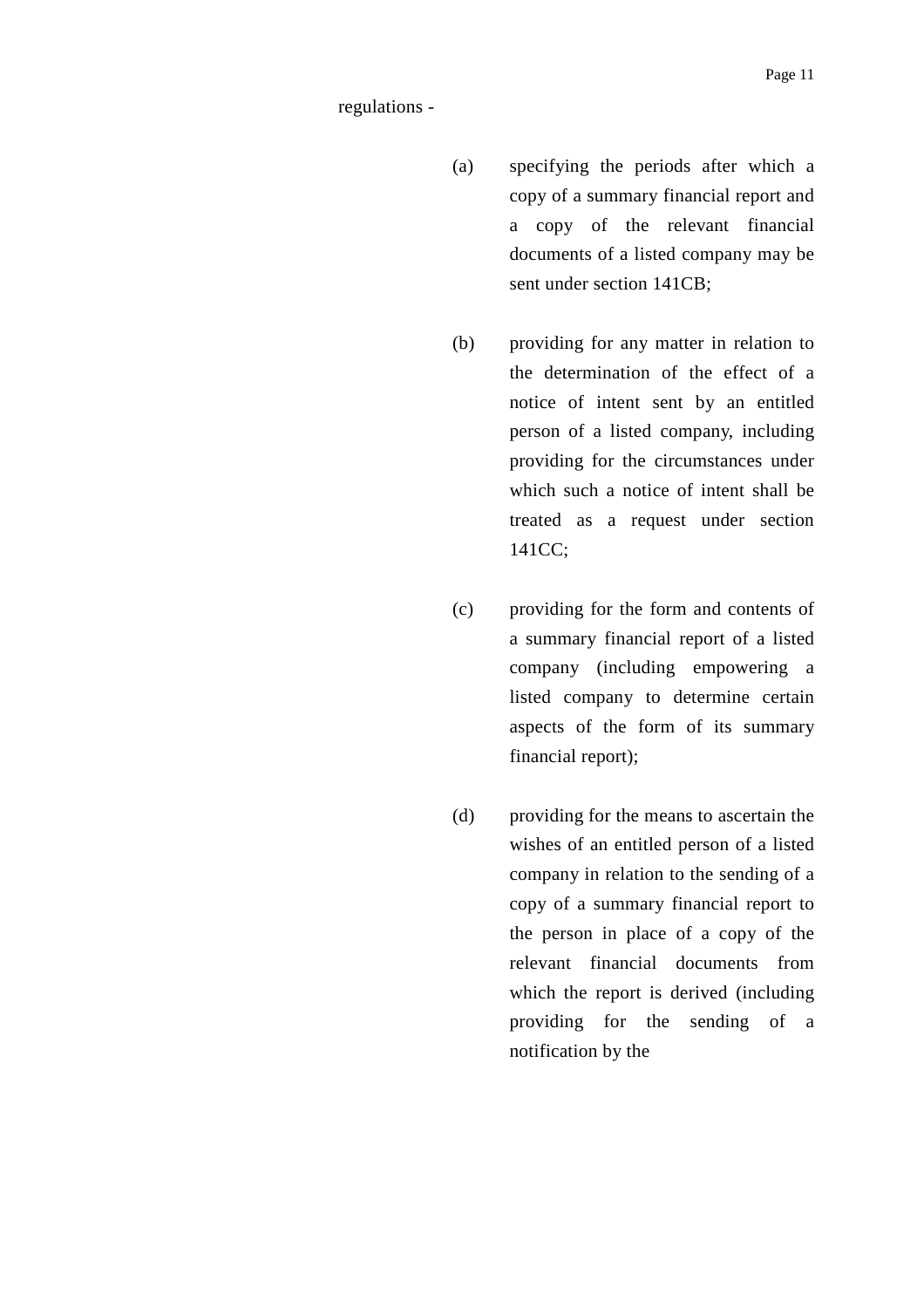company to the person for the purposes);

- (e) providing for the form and contents of a notification referred to in paragraph (d), including -
	- (i) providing for the form and contents of any card or document attached to such a notification; and
	- (ii) providing that any of such card or document shall be postage prepaid; and
- (f) providing for any incidental, consequential and transitional provision that is necessary or expedient for the purposes of the matters provided for by this subsection.".

#### **8. Punishment of offences under this Ordinance**

The Twelfth Schedule is amended by adding -

"141CA(2) Company sending copy of summary financial report in place of copy of relevant financial documents in contravention of section 141CA(1) Summary level 3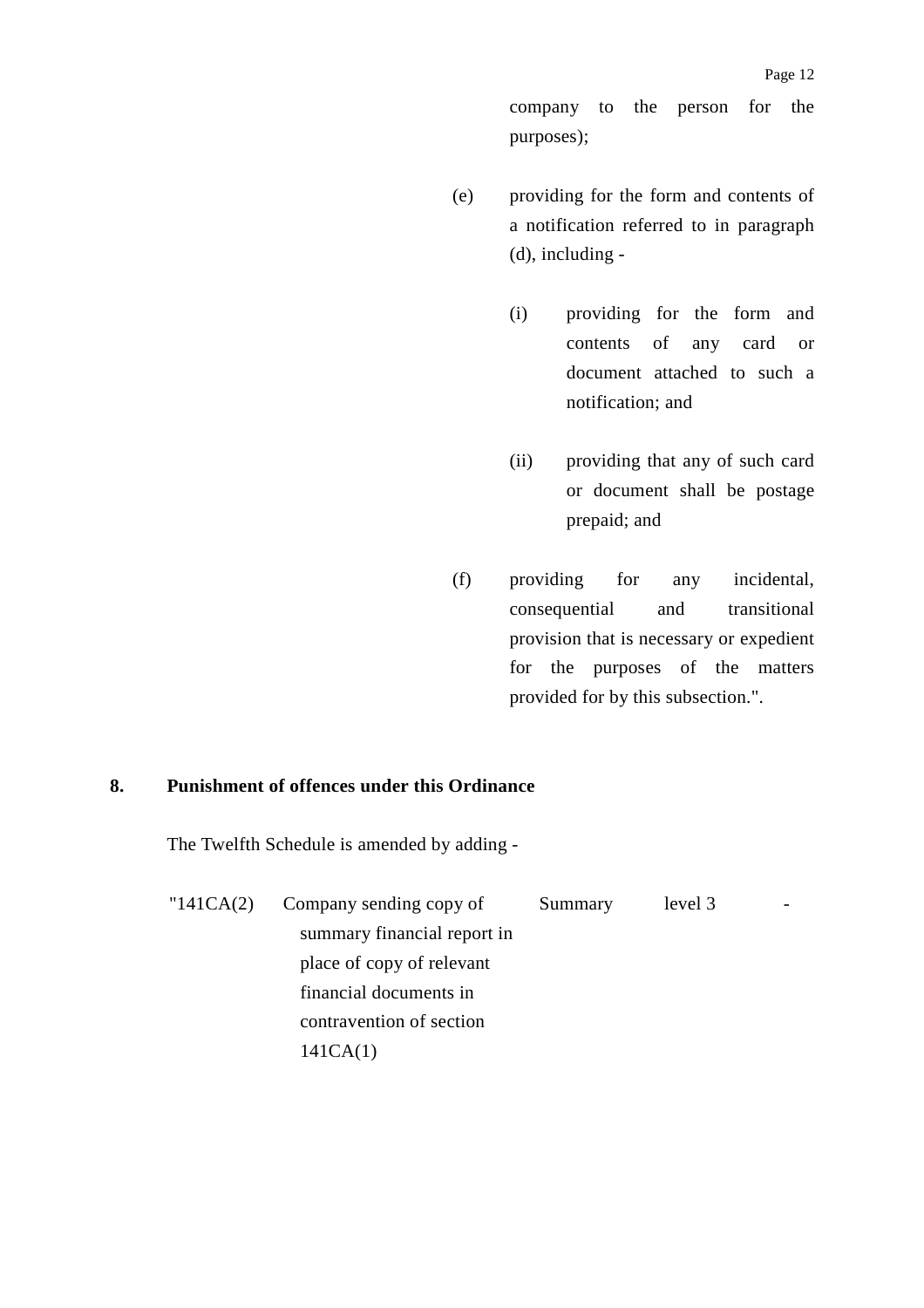| 141CB(3)    | Company sending copy of<br>summary financial report in<br>contravention of section<br>141CB(1)                                                                    | Summary | level 3                    |       |
|-------------|-------------------------------------------------------------------------------------------------------------------------------------------------------------------|---------|----------------------------|-------|
| 141CB(3)    | Company sending copy of<br>relevant financial documents<br>in contravention of section<br>141CB(2)                                                                | Summary | level 3                    |       |
| 141CC(3)    | Company failing to comply<br>with request for copy of<br>relevant financial documents                                                                             | Summary | level 5                    | \$300 |
| 141CD(2)    | Company sending copy of<br>summary financial report<br>where there is in existence<br>any of the events mentioned<br>in section $141CD(1)$                        | Summary | level 5                    |       |
| 141CE(3)(a) | Company circulates, issues or<br>publishes copy of summary<br>financial report which does<br>not comply with<br>requirements referred to in<br>section $141CE(1)$ | Summary | \$300,000                  |       |
| 141CE(3)(b) | Officer circulates, issues or<br>publishes copy of summary                                                                                                        | Summary | \$300,000 and<br>12 months |       |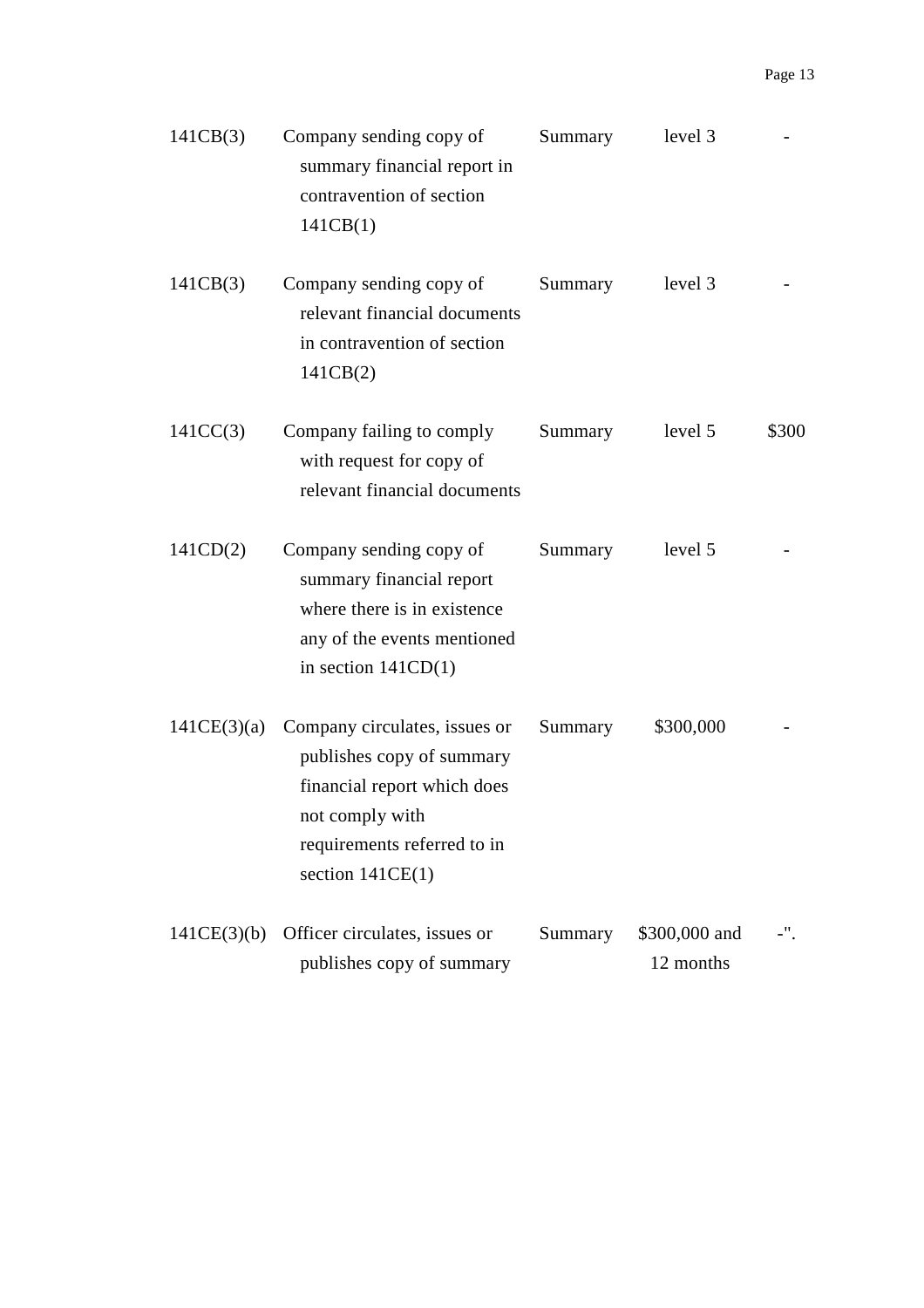Financial report which does not comply with requirements referred to in section  $141CE(1)$ 

#### **Explanatory Memorandum**

The purpose of this Bill is to amend the Companies Ordinance (Cap. 32) ("the Ordinance") to enable a listed company incorporated in Hong Kong ("listed Hong Kong company") to send a copy of summary financial report in place of a copy of the financial documents required to be laid before the company in its general meeting to a shareholder, debentures holder or any other entitled person of the company ("entitled person").

2. Clause 2 amends section 2(1) of the Ordinance to define new terms used in the Bill.

3. Clause 3 adds a new provision to section 129C of the Ordinance to make it clear that the requirement for certain documents to be attached to a balance sheet of a company does not apply to a copy of a balance sheet which is incorporated into a summary financial report of a listed Hong Kong company.

4. Clause 4 amends section 129G of the Ordinance so that a listed Hong Kong company is not required to send a copy of its financial documents to an entitled person if it has duly sent to the person a copy of its summary financial report.

5. Clause 5 amends section 140A(3)(b) of the Ordinance to improve the provision from the drafting aspect.

6. Clause 6 adds new sections to the Ordinance in relation to the sending of copies of summary financial reports to entitled persons. New sections 141CA and 141CB regulate the sending of a summary financial report of a listed Hong Kong company in certain circumstances. New section 141CC provides for the compliance of certain requests made